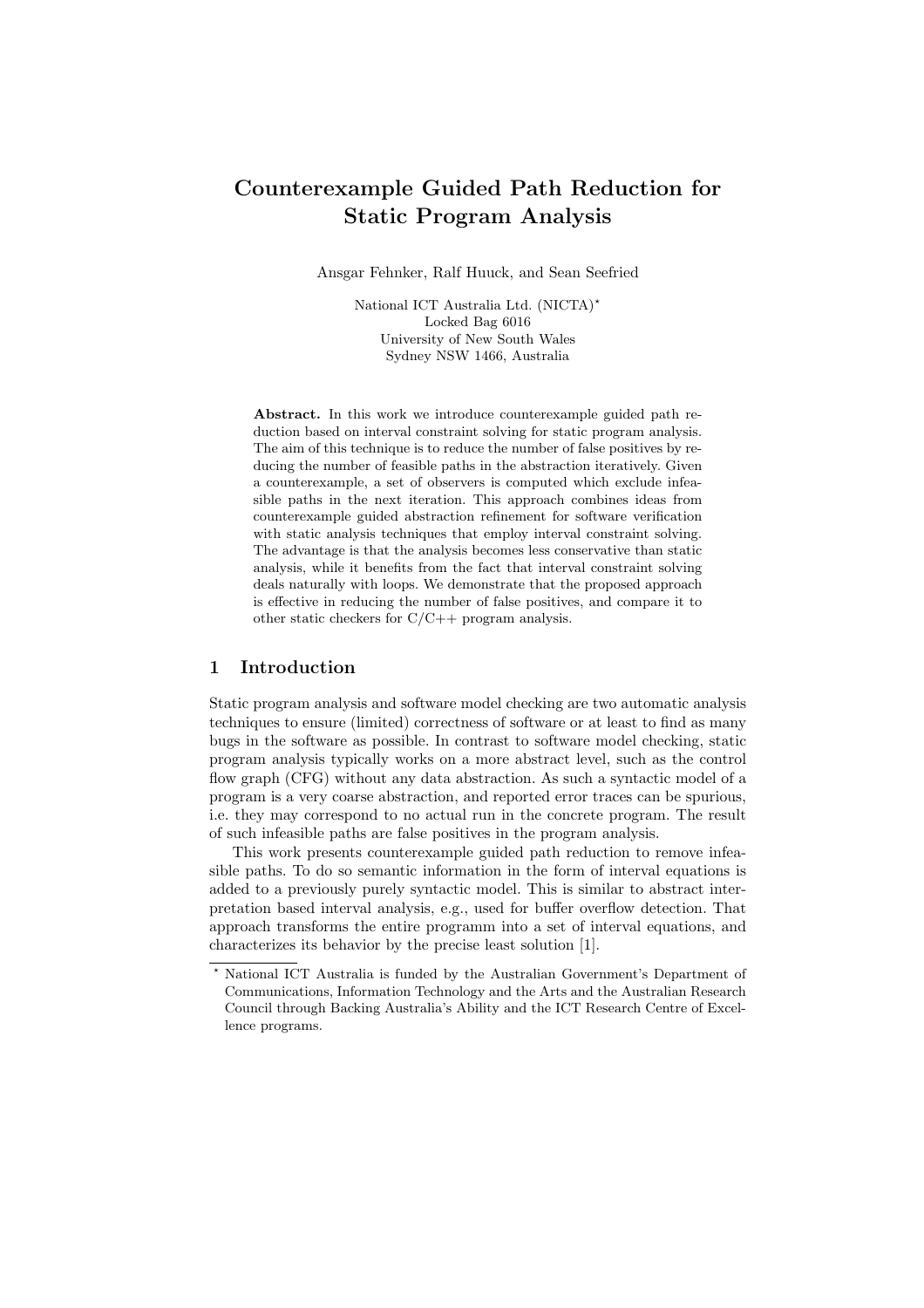Our approach, in contrast, constructs this kind of equation system only for a given path through the program. This is not only computationally cheaper, but it has the advantage that the analysis becomes less conservative. The main reason for this improvement is that a path has fewer transitions and fewer joinoperators, the main source for over-approximation errors, than the entire program. The paths themselves are determined by potential counterexamples. A counterexample path is spurious if the least solution of a corresponding equation system is empty. The subset of equations responsible for an empty solution is called a conflict. In a second step we refine our syntactic model by a finite observer which excludes all paths that generate the same conflict. These steps are applied iteratively, until either no new counterexample can be found, or until a counterexample is found that cannot be proven to be spurious.

This approach is obviously inspired by counterexample guided abstraction refinement (CEGAR), as used in  $[2, 3]$ . A main difference is the use of the precise least solution for interval equations [1] in the place of SAT-solving. This technique deals directly with loops, without the need to discover additional loop-predicates [3, 4], or successive unrolling of the transition relation [5]. An alternative to SAT-based CEGAR in the context of static analysis, using polyhedral approximations, was proposed in [6,7]. Pre-image computations along the counterexamples are used to improve the accuracy of the polyhedral approximation. Our approach in contrast uses an precise least solution of an interval equation system, which is computationally faster, at the expense of precision. Our proposed approach combines nicely with the static analysis approach put forward in [8] and implemented in the tool Goanna. It defines, in contrast to semantic software model checking, syntactic properties on a syntactic abstraction of the program.

The experimental results confirm that the proposed path reduction technique situates our tool in-between software model checking and static analysis tools. False positives are effectively reduced while interval solving converges quickly, even in the presence of loops.

The next section introduces preliminaries of labeled transition systems, interval solving and model checking for static properties. Section 3 introduces Interval Automata, the model we use to capture the program semantics. Section 4 presents the details of our approach. Implementation details and a comparison with other tools are given in Section 5.

## 2 Preliminaries

#### 2.1 Labeled Transition Systems

In this work we use *labeled transition systems* (LTS) to describe the semantics of our abstract programs. An LTS is defined by  $(S, S_0, A, R, F)$  where S is a set of states,  $S_0 \subseteq S$  is a sub-set of initial states, A is a set of actions and  $R \subseteq S \times A \times S$  is a transition relation where each transition is labeled with an action  $a \in A$ , and  $F \subseteq S$  is a set of final states. We call an LTS *deterministic* if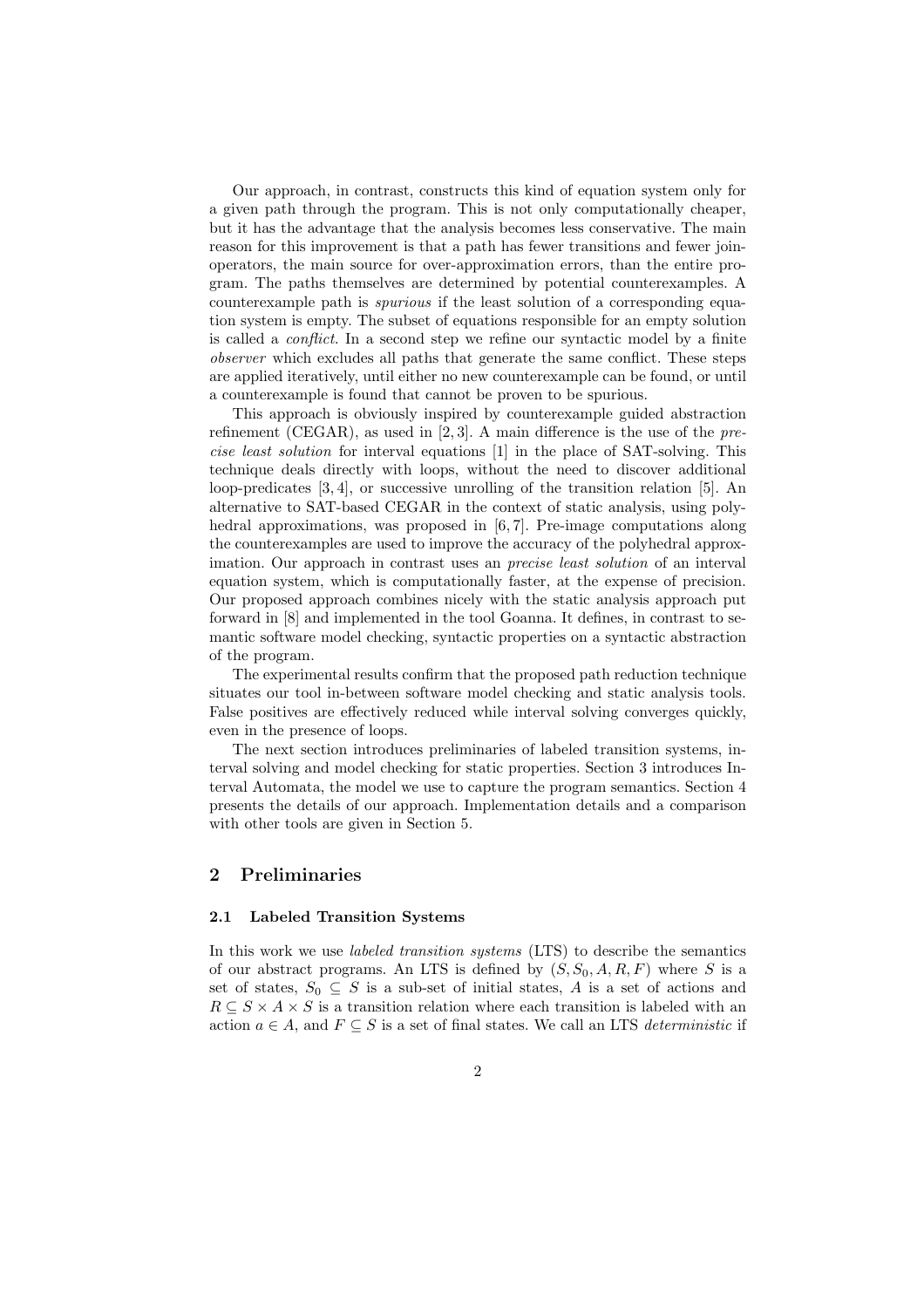for every state  $s \in S$  and action  $a \in A$  there is at most one successor state such that  $(s, a, s') \in R$ .

The finite sequence  $\rho = s_0 a_0 s_1 a_1 \dots a_{n-1} s_n$  is an execution of an LTS  $P =$  $(S, S_0, A, R, F)$ , if  $s_0 \in S_o$  and  $(s_i, a_i, s_{i+1}) \in R$  for all  $i \geq 0$ . An execution is accepting if  $s_n \in F$ . We say  $w = a_0 \dots a_{n-1} \in A^*$  is a word in P, if there exist  $s_i, i \geq 0$ , such that  $s_0 a_0 s_1 a_1 \ldots a_{n-1} s_n$  form an execution in P. The *language* of P is defined by the set of all words for which there exists an accepting execution. We denote this language as  $\mathcal{L}_P$ .

The *product* of two labeled transition systems  $P_1 = (S_1, S_{1_0}, A, R_1, F_1)$  and  $P_2 = (S_2, S_{2_0}, A, R_2, F_2)$ , denoted as  $P_\times = P_1 \times P_2$ , is defined as  $P_\times = (S_1 \times P_2)$  $S_2, S_{1_0} \times S_{1_0}, A, R_{\times}, F_1 \times F_2$  where  $((s_1, s_2), a, (s'_1, s'_2)) \in R_{\times}$  if and only if  $(s_1, a, s'_1) \in R_1$  and  $(s_2, a, s'_2) \in R_2$ . The language of  $P_\times$  is the *intersection* of the language defined by  $P_1$  and  $P_2$ .

#### 2.2 Interval Equation Systems

We define an *interval lattice*  $\mathcal{I} = (I, \subseteq)$  by the set  $I = \{\emptyset\} \cup \{[z_1, z_2] | z_1 \in \mathbb{Z} \cup \{z_2\} \}$  ${-\infty}$ ,  $z_2 \in \mathbb{Z} \cup {\infty}$ ,  $z_1 \leq z_2$ } with the partial order implied by the *contained in* relation " $\subseteq$ ", where a non-empty interval [a, b] is contained in [c, d], if  $a \geq c$  and  $b \leq d$ . The empty element is the bottom element of this lattice, and  $[-\infty, +\infty]$ the top element. For dealing with interval boundaries, we assume that  $\leq, \geq, +$ , ∗ as well as min and max are extended in the usual way to the infinite range. Moreover, we consider the following operators on intervals: intersection  $\Box$ , union  $\Box$ , addition (+) and multiplication ( $\cdot$ ) with the usual semantics [[.]] for intersection and

$$
[[l_1, u_1] \sqcup [l_2, u_2]] = [\min\{l_1, l_2\}, \max\{u_1, u_2\}]
$$

$$
[[l_1, u_1] + [l_2, u_2]] = [l_1 + l_2, u_1 + u_2]
$$

$$
[[l_1, u_1] \cdot [l_2, u_2]] = [\min(preduct), \max(preduct)]
$$

where  $product = \{l_1 * l_2, l_1 * u_2, l_2 * u_1, u_1 * u_2\}.$ 

For a given finite set of variables  $X = \{x_0, \ldots, x_n\}$  over  $\mathcal I$  we define an *interval expression*  $\phi$  as follows:

$$
\phi \doteq a \mid x \mid \phi \sqcup \phi \mid \phi \sqcap \phi \mid \phi + \phi \mid \phi \cdot \phi
$$

where  $x \in X$ , and  $a \in \mathcal{I}$ . The set of all expression over X is denoted as  $\mathcal{C}(X)$ .

For all operation we have that  $[\![\phi \circ \varphi]\!]$  is  $[\![\phi]\!] \circ [\![\varphi]\!]$ , where  $\circ$  can be any of  $\sqcup, \sqcap, +, \ldots$  A valuation is a mapping  $v : X \to \mathcal{I}$  from an interval variable to an interval. Given an interval expression  $\phi \in \mathcal{C}(X)$ , and a valuation v, the  $[\![\phi]\!]_v$ denoted the expression  $\phi$  evaluated in v, i.e. it is defined to be the interval  $\llbracket \phi[v(x_0)/x_0, \ldots, v(x_n)/x_n] \rrbracket$ , which is obtained by substituting each variable  $x_i$ with the corresponding interval  $v(x_i)$ .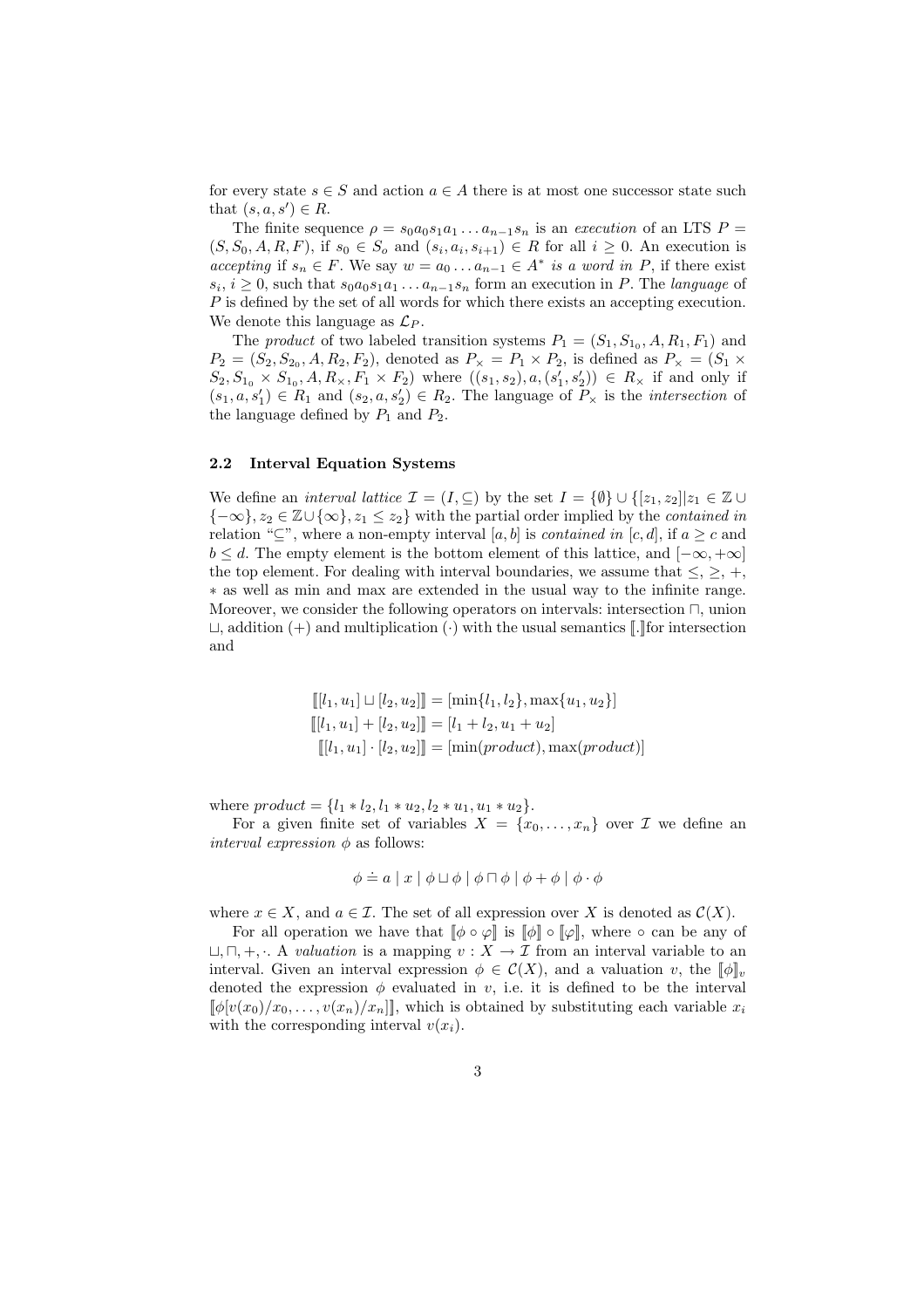An *interval equation system* is a mapping  $IE : X \to C(X)$  from interval variables to interval expressions. We also denote this by  $x_i = \phi_i$  where  $i \in$  $1, \ldots, n$ . The *solution* of such an interval equation system is a valuation satisfying all equations, i.e.,  $[\![x_i]\!] = [\![\phi_i]\!]_v$  for all  $i \in 1, \ldots, n$ . As shown in [1] there always is a *precise least solution* which can be efficiently computed. By precise we mean precise with respect to the interval operators's semantics and without the use of additional widening techniques. Of course, from a program analysis point of view over-approximations are introduced, e.g., when joining two intervals  $[1, 2] \sqcup [4, 5]$ results in [1, 5]. This, however, is due to the domain we have chosen.

#### 2.3 Static Analysis by Model Checking

This work is based on an automata based static analysis framework as described in [8], which is related to [9–11]. The basic idea of this approach is to map a  $C/C++$  program to its CFG, and to label this CFG with occurrences of syntactic constructs of interest. The CFG together with the labels can easily be mapped to the input language of a model checker, in our case NuSMV, or directly translated into a Kripke structure for model checking.

A simple example of this approach is shown in Fig. 1. Consider the contrived program foo which is allocating some memory, copying it a number of times to a, and freeing the memory in the last loop iteration.

One example of a property to check is whether after freeing some resource, it still might be used. In our automata based approach we syntactically identify program locations that allocate, use, and free resource  $p$ . We automatically label the program's CFG with this information as shown on the right hand side of Fig. 1. This property can then be checked by the CTL property

$$
AG \ (malloc_p \Rightarrow AG \ (free_p \Rightarrow \neg EF \ used_p)),
$$

which means that whenever there is **free** after malloc for a resource  $p$ , there is no path such that  $p$  is used later on. Obviously, neglecting any further semantic information will lead to a false alarm in this example.

#### 3 Interval Automata

This section introduces interval automata (IA) which abstract programs and capture their operational semantics on the domain of intervals. We define an IA as an extended state machine where the control structure is a finite state machine, extended by a mapping from interval variables to interval expressions. We will show later how to translate a  $C/C++$  program to an IA.

**Definition 1 (Syntax).** An interval automaton is a tuple  $(L, l_0, X, E, update)$ , with

- a finite set of locations L,
- an initial location  $\mathbf{l}_0$ ,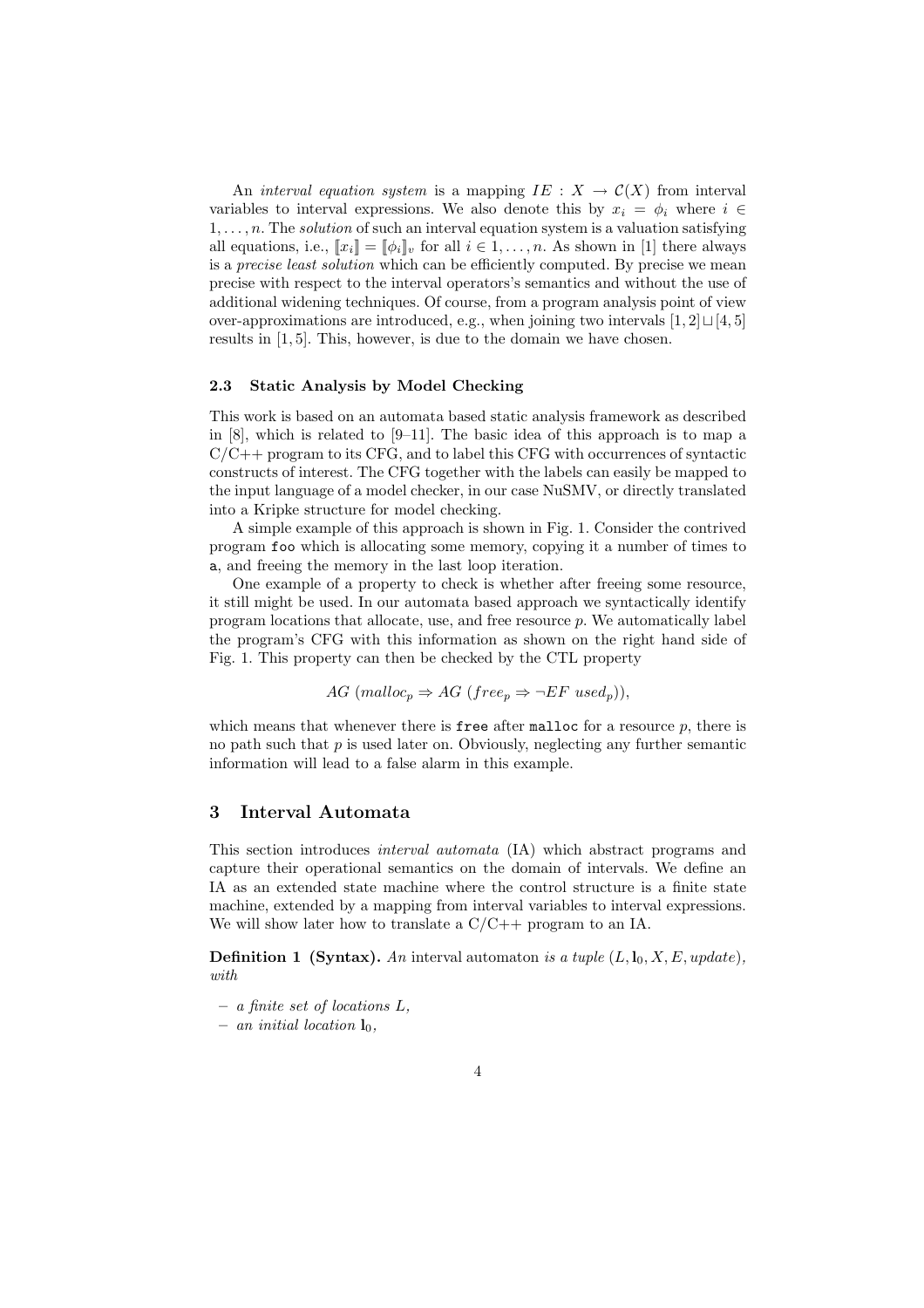

Fig. 1. Example program and labeled CFG for use-after-free check.

- $-$  a set of interval variables X,
- $− a finite set of edges E ⊂ L × L, and$
- an effect function update :  $E \to (X \times C(X)).$

The effect *update* assigns to each edge a pair of an interval variable and an interval expression. We will refer to the (left-hand side) variable part  $update|_X$ as lhs, and to the (right-hand side) expression part  $update|_{\mathcal{C}(X)}$  as rhsexpr. The set of all variables that appear in *rhsexpr* will be denoted by *rhsvars*. Note, that only one variable is updated on each edge. This restriction is made for the sake of simplicity, but does does not restrict the expressivity of an IA. Fig. 2 shows an example of an IA.

**Definition 2 (Semantics).** The semantics of an IA  $P = (L, l_0, X, E, update)$ is defined by a labeled transition system  $LTS(P) = (S, S_0, A, R, F)$  where

- $S$  is the set of states  $(l, v)$  with location l and an interval valuation v.
- $S_0$  is the set of initial states  $s_0 = (\mathbf{l}_0, v_0)$ , with  $v_0 \equiv [-\infty, \infty]$ .
- $A$  is the alphabet consisting of the set of edges  $E$ .
- $-R \subseteq S \times A \times S$  is the transition relation of triples  $((l, v), (l, l'), (l', v'))$ , i.e, transitions from state  $(l, v)$  to  $(l', v')$  labeled by  $(l, l')$ , if there exists a  $(l, l')$ in E, such that  $v' = v[lhs(e) \leftarrow [\text{r}hsexpr(e)]_v]$  and  $[\text{r}hsexpr(e)]_{v'} \neq \emptyset$ .
- $-F = S$  is the set of final states, i.e., all states are final states.

It might seem a bit awkward that the transitions in the LTS are labeled with the edges of the IA, but this will be used later to define the synchronous composition with an observer. Since each transition is labeled with its corresponding edge we obtain a deterministic system, i.e., for a given word there exists only one possible run. We identify a word  $((l_0, l_1), (l_1, l_2), \ldots, (l_{m-1}, l_m))$  in the remainder by the sequence of locations  $(l_0, \ldots, l_m)$ .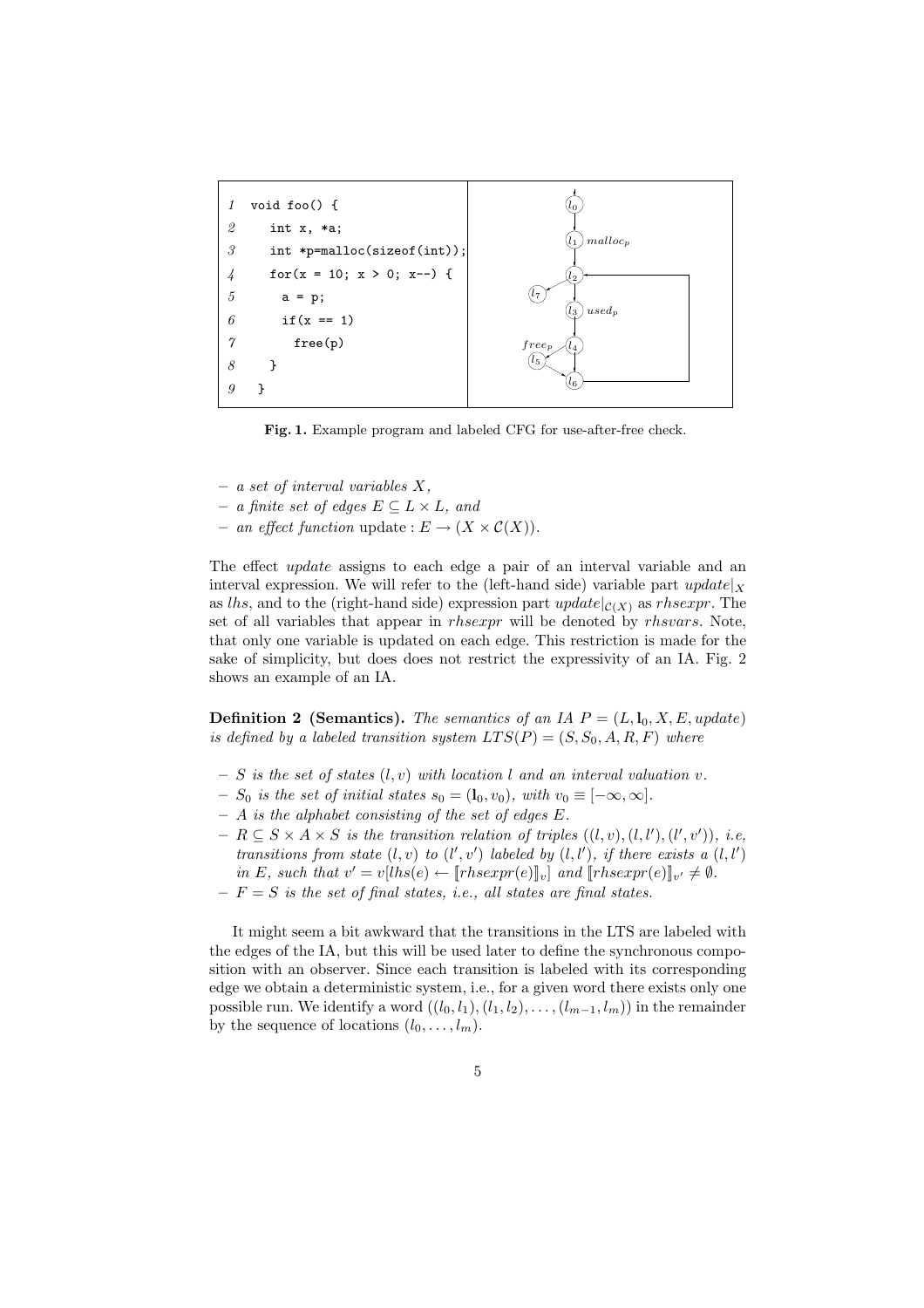Given an IA P. Its language  $\mathcal{L}_P$  contains all sequences  $(l_0, \ldots, l_n)$  which satisfy the following:

$$
l_0 = \mathbf{l}_0 \tag{1}
$$

 $\land \forall i = 0, \dots, n-1.$   $(l_i, l_{i+1}) \in E$  (2)

$$
\wedge v_0 \equiv [-\infty, +\infty] \wedge \exists v_1, \dots, v_n. ([\text{r}hsexpr(l_i, l_{i+1})])_{v_i} \neq \emptyset
$$
\n(3)

 $\land v_{i+1} = v_i[ln(s(l_i, l_{i+1}) \leftarrow [rhsexpr(l_i, l_{i+1})]_{v_i}])$ 

This mean that a word (1) starts in the initial location, (2) respects the edge relation  $E$ , and  $(3)$  there exists a sequence of non-empty valuations that satisfies the updates associated with each edge. We use this characterization of words as a satisfiability problem to generate systems of interval equations that have a non-empty solution only if a sequence  $(l_0, \ldots, l_n)$  is a word. We will define for a given IA  $P$  and sequence  $w$  a *conflict* as an interval equation system with an empty least solution, which proves that  $w$  cannot be a word of the IA  $P$ .

## 4 Path Reduction

The labeled CFG as defined in Section 2.3 is a coarse abstraction of the actual program. Like most static analysis techniques this approach suffers from false positives. In the context of this paper we define a property as a regular language, and satisfaction of a property as language inclusion. The program itself will be defined by an Interval Automaton  $P$  and its behavior is defined by the language of the corresponding  $LTS(P)$ . Since interval automata are infinite state systems, we do not check the IA itself but an abstraction  $\tilde{P}$ . This abstraction is initially an annotated CFG as depicted in Fig. 1.

A *positive* is a word in the abstraction  $\hat{P}$  that does not satisfy the property. A false positive is a positive that is not in the actual behavior of the program, i.e. it is not in the language of the  $LTS(P)$ . Path reduction is then defined as the iterative process that restricts the language of the abstraction, until either a true positive has been found, or until the reduced language satisfies the property.

#### 4.1 Path Reduction Loop

Given an IA  $P = (L, l_0, E, X, update)$  we define its finite abstraction  $\hat{P}$  as follows:  $\hat{P} = (L, \mathbf{l}_0, E, E', L)$  is a labeled transition system with states L, initial state  $\mathbf{l}_0$ , alphabet E, transition relation  $E' = \{(l, (l, l'), l') | (l, l') \in E\}$ , and the entire set L as final states. The LTS  $\tilde{P}$  is an abstraction of the  $LTS(P)$ , and it represents the finite control structure of P. The language of  $\hat{P}$  will be denoted by  $\mathcal{L}_{\hat{P}}$ . Each word of  $\hat{P}$  is by construction a word of  $LTS(P)$ . Let  $\mathcal{L}_{\phi}$  be the language defined by the specification.

We assume to have a procedure that checks if the language of LTS  $\mathcal{L}_{\hat{P}}$  is a subset of  $\mathcal{L}_{\phi}$ , and produces a counterexample if this is not the case (cf. Section 4.5). If this procedure finds a word in  $\mathcal{L}_{\hat{P}}$  that is not in  $\mathcal{L}_{\phi}$ , we have to check whether this word is in  $\mathcal{L}_P$ , i.e. we have to check whether it satisfies equation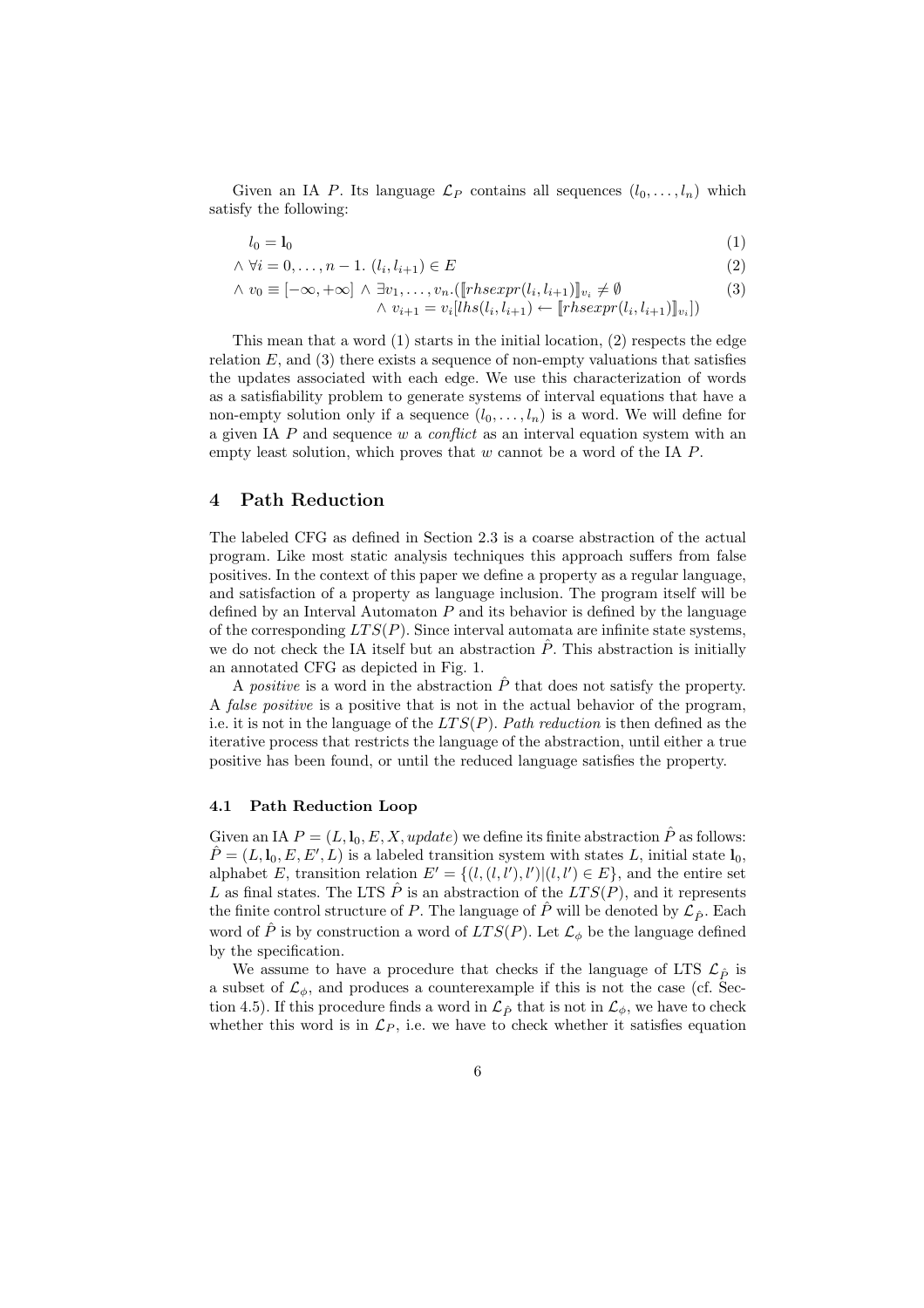(1) to (3). Every word  $w = (l_0, \ldots, l_m)$  in  $\mathcal{L}_{\hat{P}}$  satisfies by construction (1) and (2). A word  $w = (l_0, \ldots, l_m)$  such that there exists no solution for (3) cannot be a word of  $\mathcal{L}_P$ . In this case we call the word spurious.

In Section 4.2) we introduce a procedure to check whether a word is spurious. We will use it in an iterative loop to check if the infinite LTS of IA P satisfies the property, by checking a finite product of abstraction the  $\hat{P}$  with the observers instead. This loop is structured as follows:

- 1. Let  $\hat{P}_0 := \hat{P}$ , and  $i = 0$ .
- 2. Check if  $w \in \mathcal{L}_{\hat{P}_i} \setminus \mathcal{L}_{\phi}$  exists. If such a w exists got to step 3, otherwise exit with "property satisfied".
- 3. Check if  $w \in \mathcal{L}_P$ . If  $w \notin \mathcal{L}_P$  build observer  $Obs^w$ , otherwise exit with "property not satisfied". The observer satisfies the following
	- (a) it accepts  $w$ , and
	- (b) all accepted words  $w' \notin \mathcal{L}_P$ .
- 4. Let  $\hat{P}_{i+1} := \hat{P}_i \times Obs^{w^C}$ , with  $\ldots \hat{P}_i \times Obs^{w^C}$  is the synchronous composition of  $\hat{P}_i$  and the complement of  $Obs^w$ . Increment i and goto step 3.

The role of the observers is to rule out spurious counterexamples from the accepted language. They serve a similar purpose as predicates in counterexample guided abstraction refinements that abstract the C program as Boolean program [3]. Since we abstract the program as an interval automaton, we use observer automata instead of additional predicates to achieve the refinement. This is is necessary since there is no useful equivalent of Boolean predicates in the interval domain. The remainder of this section explains how to check if a word is in  $\mathcal{L}_P$ , how to build a suitable observer, and how to combine it in a framework that uses NuSMV to model check the finite abstraction  $\hat{P}_i$ .

Example. The initial coarse abstraction as a CFG is shown in Fig. 1 loses the information that  $p$  cannot be used after it was freed. The shortest counterexample based on the CFG is to initialize  $x$  to 10 in line 4, enter the for-loop, take the if-branch, free p in line 7, decrement x, return to the beginning of the for-loop, and then to use p in line 5. This counterexample is obviously spurious. Firstly, because the if-branch with condition  $x = 1$  at line 7 is not reachable while  $x = 10$ . Secondly, because if the programm enters the if-branch, it implies  $x == 1$ , and it will be impossible to reenter the loop, given the decrement  $x-$ and the loop condition  $x > 0$ .

## 4.2 Checking for Spurious Words

Every word  $w = (l_0, \ldots, l_m)$  in  $\mathcal{L}_{\hat{P}}$  satisfies by construction (1) and (2). It remains to be checked if condition (3) can be satisfied. A straightforward approach is to execute the trace on  $LTS(P)$ . However this can only determine if that particular word is spurious. Our proposed approach builds an equation system instead, which allows us to find a set of conflicting interval equations that can in turn be used to show that an entire class of words is spurious. Another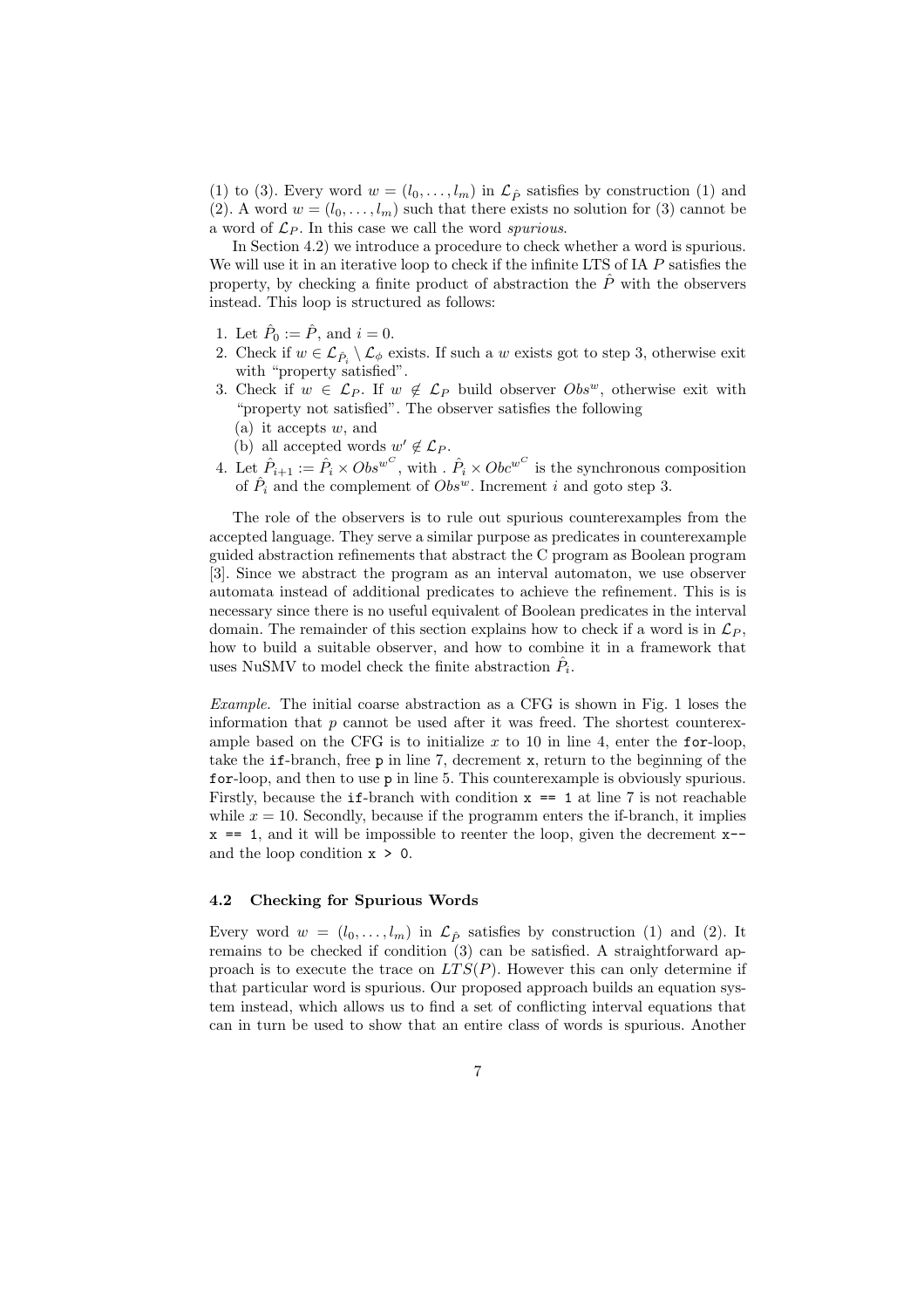

Fig. 2. Abstraction of the program as IA. Analysis of the syntactic properties of the annotated CFG in Fig.1 is combined with an analysis of the IA to the right.

straightforward approach to build such an equation system is to introduce for each variable and edge in  $w$  an interval equation, and to use an interval solver to check if a solution to this system of interval equations exists. A drawback of this approach is that it introduces  $(m + 1) \times n$  variables and  $m \times n$  equations. In the following we present an approach to construct an equation system with at most one equation and one variable for each edge in  $w$ .

Interval Equation System for a Sequence of Transitions. We describe how to obtain an equation system for a word  $w \in \mathcal{L}_{\hat{P}}$ , such that it has a nonempty least solution only if  $w \in \mathcal{L}_P$ . This system is generated in three steps:

I. Tracking variables. For each variable  $X$  of the program  $P$  we will track its use. Let  $X_L$  be a set of fresh variables  $x_l$ , one for each variable and occurrence where it can be used. We add to  $X_L$  a special element  $\top$ , which will be used as default.

Given an IA P over variables X, its abstraction  $\hat{P}$ , and a word  $w = (l_0, \ldots, l_n)$ of  $\hat{P}$  we denote the location of the last update of x before the *i*-th transition of word w as  $x_{(i)}^w$ . It is recursively defined as follows:

$$
x_{(i+1)}^{w} = \begin{cases} x_{l_{i+1}}^{w} & \text{if } x = lhs(l_i, l_{i+1}) \\ x_{(i)} & \text{otherwise} \end{cases}
$$

for  $i > 0$ , and with  $x_{(0)}^w = \top$  as base case. The function is parameterized in w, but the superscript will be omitted if it is clear from the context.

II. Generating equations. For each edge in  $w$  we generate an interval expression over  $X_L$ . We define  $expr_w : \{0, \ldots, m\} \to \mathcal{C}(X_L)$  as follows:

$$
expr_w(i) \mapsto \; \; \text{r} \, \text{h} \, \text{sezpr}(l_{i-1}, l_i) [x_{(i-1)}/x]_{x \in \text{r} \, \text{h} \, \text{s} \, \text{v} \, \text{h} \, \text{s} \, \text{v}}(l_{i-1}, l_i) \tag{4}
$$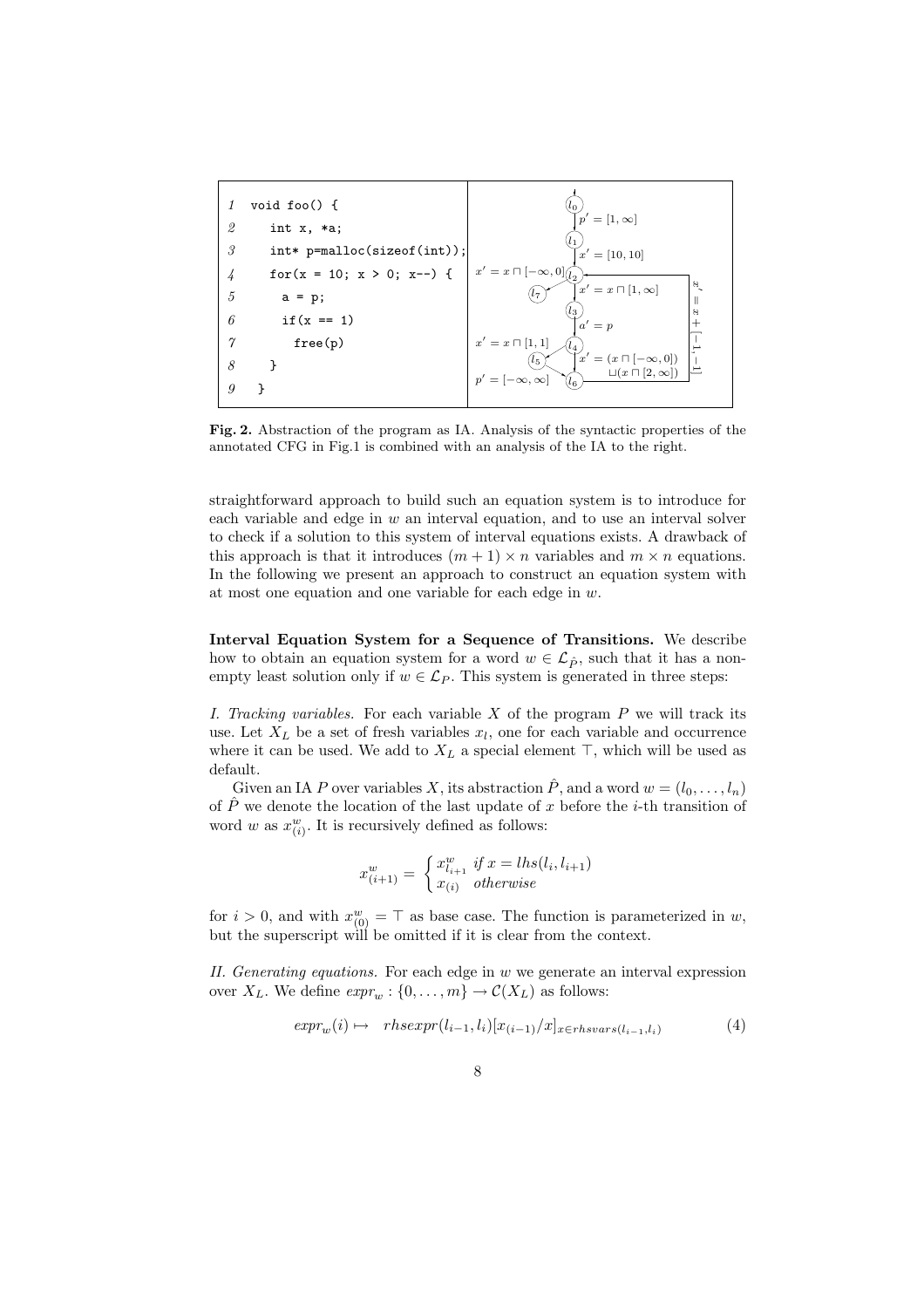| w                                                                                                   | var                                 | $expr_w(i)$                                                                                   | $IE_w$                                                                                                                       | Reduced conflicts                                                                                                    |                    |
|-----------------------------------------------------------------------------------------------------|-------------------------------------|-----------------------------------------------------------------------------------------------|------------------------------------------------------------------------------------------------------------------------------|----------------------------------------------------------------------------------------------------------------------|--------------------|
| $ (l_0, l_1)  p_{l_1}$<br>$(l_1, l_2)$<br>$(l_2, l_3)$<br>$ (l_3, l_4) $<br>$ (l_4, l_5)  x_{l_5} $ | $x_{l_2}$<br>$x_{l_3}$<br>$a_{l_4}$ | $  1, \infty  $<br>[10, 10]<br>$x_{l_2} \sqcap [1,\infty]$<br>$p_1$<br>$x_{l_3} \sqcap [1,1]$ | $p_{l_1} = [1, \infty]$<br>$x_{l_2} = [10, 10] \sqcup$<br>$(x_{l_5} + [-1, -1])$<br>$x_{l_3} = (x_{l_2} \sqcap [1, \infty])$ | $x_{l_2} = [10, 10]$<br>$x_{l_3} = x_{l_2} \sqcap [1, \infty]$<br>$x_{l5} = x_{l3} \sqcap [1,1]$                     | ರ<br>conflie       |
| $ (l_5, l_6)  p_{l_6} $<br>$ (l_6, l_2) $<br>$ (l_2, l_3) $<br>$ (l_3, l_4) $                       | $x_{l_2}$<br>$x_{l_3}$<br>$a_{l_4}$ | $ [-\infty,\infty]$<br>$x_{l_5} + [-1, -1]$<br>$x_{l_2} \sqcap [1,\infty]$<br>$p_{l_6}$       | $a_{l_4} = p_{l_1} \sqcup p_{l_6}$<br>$x_{l_5} = x_{l_3} \sqcap [1,1]$<br>$p_{l_6} = [-\infty, \infty]$                      | $x_{l_5} = [-\infty, \infty] \sqcap [1, 1]$<br>$x_{l_2} = x_{l_5} + [-1, -1]$<br>$x_{l_3}=x_{l_2} \sqcap [1,\infty]$ | $\sim$<br>conflict |

Fig. 3. Equations for counterexample  $w$  of the IA depicted in Fig. 2

An expression  $expr_w(i)$  is the right-hand side expression of the update on  $(l_{i-1}, l_i)$ , where all occurring variables are substituted by variables in  $X_L$ . We will use var<sup>w</sup><sub>(i)</sub> to denote the function from  $rhsvars(l_{i-1}, l_i)$  to  $X_L$ , that assigns  $x \mapsto x_{(i)}$ . One might think of this as a partial function over  $X$ , restricted to the variables that are actually used on the right-hand side. We use  $\emptyset$  to denote the functions that have the empty set as domain.

III. Generating equation system. Locations may occur more than once in a word, and variables maybe updated by multiple edges. Let  $writes_w \subseteq X_L$  the set  ${x_l \exists i$  s.t.  $x = lhs(l_{i-1}, l_i)$ , and indices<sub>w</sub> be a mapping, that assigns to each  $x_l \in writes_w$  the set  $\{i|x = lhs(l_{i-1}, l_i) \wedge l_i = l\}$ . The system  $IE_w: X_L \to C(X_L)$ is defined as follows:

$$
x_l \mapsto \begin{cases} \bigcup_{i \in indices_w(x_l)} exp r_w(i) & \text{if } x_l \in writes_w \\ [-\infty, \infty] & \text{otherwise} \end{cases} \tag{5}
$$

System  $IE_w$  assigns each variable  $x_l \in writes_w$  to a union of expressions; one expression for each element in  $indices_w(x_l)$ . The default value  $\top$  is mapped to  $[-\infty, \infty]$ , since by construction  $\top \notin \textit{writes}_w$ .

*Example.* Fig. 3 depicts for word  $w = (l_0, l_1, l_2, l_3, l_4, l_5, l_6, l_2, l_3, l_4)$  how to generate  $IE_w$ . The first column gives the transitions in w. The second column gives the variable in  $writes_w$ . The variable  $p_{l_1}$ , for example, refers to the update of p on the first transition  $(l_0, l_1)$  of the IA in Fig. 2. We have that  $x_{(5)} = x_{l_3}$ , since the last update of x before  $(l_4, l_5)$  was on edge  $(l_2, l_3)$ .

The third column gives the equations  $\exp r_m(i)$ . For example, the right-hand side rhsexpr(l<sub>4</sub>, l<sub>5</sub>) is  $x' = x \sqcap [1, 1]$ . Since  $x_{(4)} = x_{l_3}$ , we get that  $\exp r_w(5)$  is  $x_{l_3} \Box [1, 1]$ . The fourth column shows the equation system  $IE_w$  derived from the equations. We have, for example, that x is updated on  $(l_1, l_2)$ , the second edge in w, and  $(l_6, l_2)$ , the 8th edge. Hence,  $indices_w(x_{l_2}) = \{2, 8\}$ . Equation  $IE_w(x_{l_2})$ is then defined as the union of  $expr_w(2)$ , which is [10, 10], and  $expr_w(8)$ , which is  $x_{l_5} + [-1, -1]$ . The least solution of the equation system  $IE_w$  is  $p_{l_1} = [1, \infty]$ ,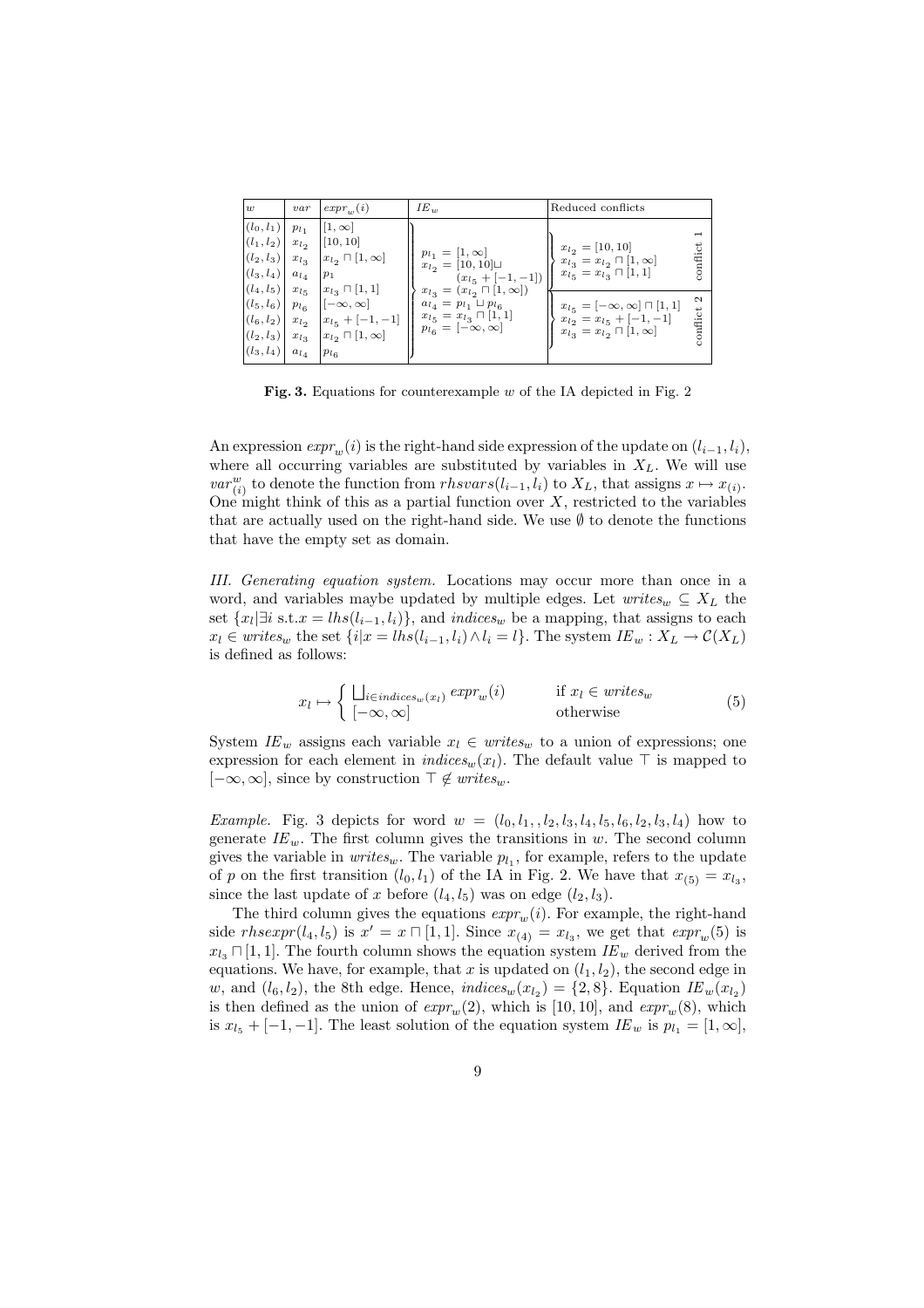$x_{l_2} = [10, 10], x_{l_3} = [10, 10], a_{l_4} = [-\infty, \infty], x_{l_5} = \emptyset, \text{ and } p_{l_6} = [-\infty, \infty].$  Since  $x_{l_5} = \emptyset$ , there exists no solution, and w is spurious.

**Lemma 1.** Given a word  $w \in \mathcal{L}_{\hat{P}}$ . Then there exist a sequence of non-empty valuations  $v_1, \ldots, v_m$  such that (3) holds for w only if IE<sub>w</sub> has a non-empty least solution.

*Proof.* Given a solution to (3) we can construct a non-empty solution of  $IE_w$ , which must be included in the least solution of  $IE_w$ .

One advantage of the interval equations framework is that it reasons naturally over loops. A third or fourth repetition does not introduce new variable in  $writes_w$ , and neither new expressions. This means that the equation system for a word that is a concatenation  $\alpha\beta\beta\beta\gamma$  has an empty solution, if the concatenation  $\alpha\beta\beta\gamma$  has. This is captured by the following lemma:

**Lemma 2.** Given a word  $w \in \mathcal{L}_{\hat{P}}$ , with w being a concatenation  $\alpha\beta\beta\gamma$  of sequences  $\alpha = (l_0^{\alpha}, \ldots, l_{m_{\alpha}}^{\alpha}), \beta = (l_1^{\beta}, \ldots, l_{m_{\beta}}^{\beta}), \text{ and } \gamma = (l_1^{\gamma}, \ldots, l_{m_{\gamma}}^{\gamma}).$  Let  $w' = \alpha \beta \beta \beta \gamma$ . Then  $w' \in \mathcal{L}_{\hat{P}}$ , writes<sub>w</sub> = writes<sub>w'</sub> and the solution of  $IE_w$  is also the solution of  $IE_{w'}$ .

*Proof:* (i) Given  $w \in \mathcal{L}_{\hat{P}}$ ,  $w = (l_0, \ldots, l_{m_\alpha+2m_\beta+m_\gamma})$  we have that  $(l_i, l_{i+1}) \in E$ . This implies that also all edges of w' are in E, and hence,  $w' \in \mathcal{L}_{\hat{P}}$ .

(ii) Observe, that the second and third repetition of  $\beta$  in w' add no fresh variables  $x_l$  to writes<sub>w</sub>, hence writes<sub>w</sub> = writes<sub>w'</sub>.

(iii) Let  $x \in \text{thsvars}(l_{i-1}, l_i)$ , with  $(l_{i-1}, l_i)$  in the second iteration of  $\beta$ , i.e.,  $i \in$  $m_{\alpha} + m_{\beta} + 1, \ldots, m_{\alpha} + 2 m_{\beta}$ . Then  $x_{(i-1)}$  refers either to  $x_{l_j}$ , with  $j \in 0, \ldots, m_{\alpha}$ or  $j \in m_\alpha + 1, \ldots, 2m_\alpha$ . In either case we can show that  $x_{(i-1+m_\beta)} = x_{(i-1)}$ . Henceforth, the third iteration of the loop will lead to the same expressions rhsexpr( $l_{i-1}, l_i$ )[ $x_{x(i-1)}/x$ ]. Taking the union of more of the same expressions will not change the solution.  $\Box$ 

## 4.3 Conflict Discovery

The previous subsection described how to check if a given word  $w \in \mathcal{L}_{\hat{P}}$  is spurious. Interval solving, however, leads to an over-approximation, mostly due to the  $\sqcup$ -operation. This subsection describes how to reduce the numbers of (nontrivial) equations in a conflict and at the same time the over-approximation error, by restricting conflicts to fragments and the cone-of-influence.

Conceptually, a conflict is an equation system  $IE_w$  that has no non-empty solution. For matter of convenience we introduce an alternative representation of the equation system; each variable  $x_l$  in  $X_l$  is mapped to a set of pairs. Each of these pairs consists of an edge  $(l_{i-i}, l_i)$  and mapping  $var_{(i)}$  from  $rhsvars(l_{i-i}, l_i)$  to  $X_L$ . Each pair represents an expression  $\exp r_w(i)$  as defined in (4); it records the edge, and the relevant variable substitutions. The conflict for a word  $w = (l_0, \ldots, l_m)$  is thus alternatively represented by  $\text{conf}^w(x_l) =$  $\{((l_{i-1}, l_i), var_{(i-1)}) \mid x = l h s(l_{i-1}, l_i) \land l = l_i\}.$  We refer to this mapping as the representation  $conf^w$  of the conflict.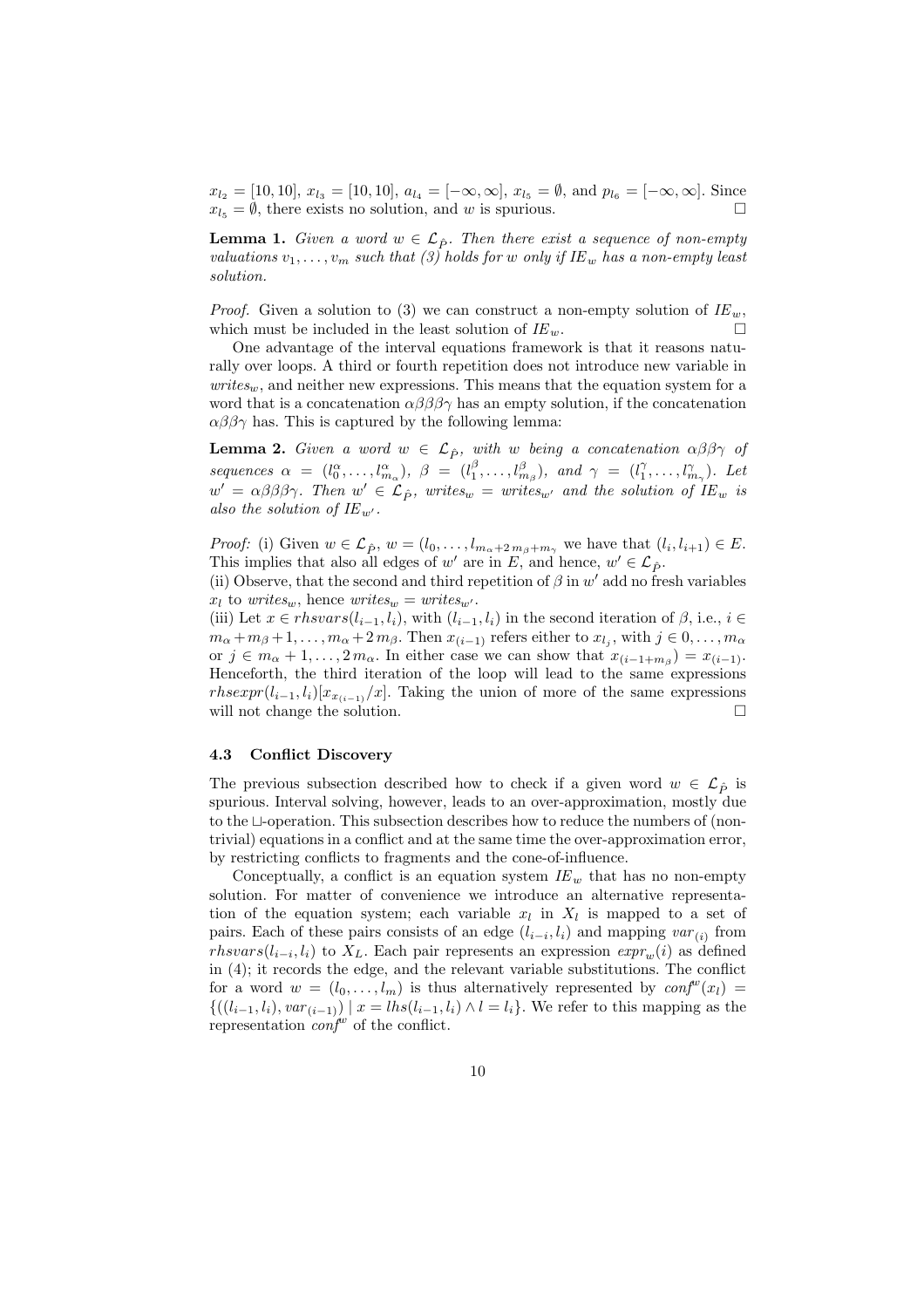For the equation system of the example we have  $\text{conf}^w(p_{l_1}) = \{((l_0, l_1), \emptyset)\},\$  $conf^{w}(x_{l_2}) = \{((l_1, l_2), \emptyset), \{((l_6, l_2), (x \mapsto x_{l_5})\}, \; conf^{w}(x_{l_3}) = \{((l_2, l_3), (x \mapsto x_{l_3})\})\}$  $\{ (x_{l_1}, x_{l_2}) ) \} \}, \text{conf}^w(a_{l_4}) = \{ ((l_3, l_4), (a \mapsto p_{l_1})), ((l_3, l_4), (a \mapsto p_{l_6})) \}, \text{conf}^w(x_{l_5}) = \}$  $\{((l_4, l_5), (x \mapsto x_{l_3})\}, \text{ and } conf^{w}(p_{l_6}) = \{((l_5, l_6), \emptyset)\}.$  The empty set occurs in a pair when the right-hand side of the update has no variables.

Fragments. For CEGAR approaches for infinite-state systems it has been observed that it is sufficient and often more efficient to find a spurious fragments of a counterexample, rather than a spurious counterexample [12, 13]. The effect is similar to small or minimal predicates in SAT-based approaches. The difference between a word and a fragment in our context is that a fragment may start in any location.

Given a word  $w = (l_0, \ldots, l_m)$  a fragment  $w' = (l'_0, \ldots, l'_{m'})$  is a subsequence of w. A fragment of  $LTS(P)$  is defined as a sequence of edges that satisfies (2) and (3). A fragment of  $\hat{P}$  is a sequence of edges satisfying the edge relation E, i.e., satisfying  $(2)$ . Given a fragment w' we can construct a system of interval equations  $IE_{w'}$  as described for words earlier.

For subsequence  $w'$  of a word w we can show the analog of Lemma 1. If the solution of  $IE_{w'}$  is empty, i.e., if the fragment  $w'$  is spurious, then the word w is spurious as well. If there exists a sequence of non-empty valuations  $v_1, \ldots, v_m$ for  $w$ , then they also define a non-empty subsequence of valuations for  $w'$ .

Rather than checking all  $m^2/2$  fragments, the analysis focusses on promising candidates, based on the following two observation:  $(1)$  For an update in  $(3)$ to result in an empty solution, there must at least exist an element in  $\mathcal I$  that can be mapped by update to the empty set. An example of such updates are intersections with constants such as  $x' = x \sqcap [1, \infty]$ . For any  $x = [a, b]$ , with  $b < 1$ the next state can only satisfy  $x' = \emptyset$ . Updates that map only the empty set to the empty set can be omitted from the tail of a fragment. (2) Initially all variables are unconstrained, i.e. we start in valuation  $v \equiv [-\infty, \infty]$ . Consequently updates that map valuation  $v \equiv [-\infty, \infty]$  to  $[-\infty, \infty]$  can be omitted from the beginning of a fragment. The full fragment can only have an empty solution if the reduced has, without updates at the end that map only empty sets to empty sets, and without updates at the beginning that map  $[-\infty, \infty]$  to  $[-\infty, \infty]$ .

Cone-of-influence. Let  $IE_w$  be a conflict for fragment  $w = (l_0, \ldots, l_m)$ . We further reduce the conflict by restricting it to the cone-of-influence of  $x_{l_m}$ .

The cone-of-influence of  $x_{l_m}$  is defined as the least fixpoint  $\mu C.\{y_l | \exists y_{l'} \in$ C.  $y_l \in \text{thsvars}(I E_w(y_{l'})) \} \cup \{x_{l_m}\}\)$ . We denote this set as  $\overline{\text{writes}}_w$ . We then define the reduced conflict  $\overline{IE}_w$  as

$$
x_l \mapsto \begin{cases} \bigcup_{i \in indices_w(x_l)} exp r_w(i) & \text{if } x_l \in \overline{writes}_w \\ [-\infty, \infty] & \text{otherwise.} \end{cases} \tag{6}
$$

This reduction ensures that  $\overline{IE}_w$  has an empty least solution if  $IE_w$  has. In the remainder we will refer to  $\overline{IE}_w$  as the *reduced conflict*, which is uniquely determined by the fragment w.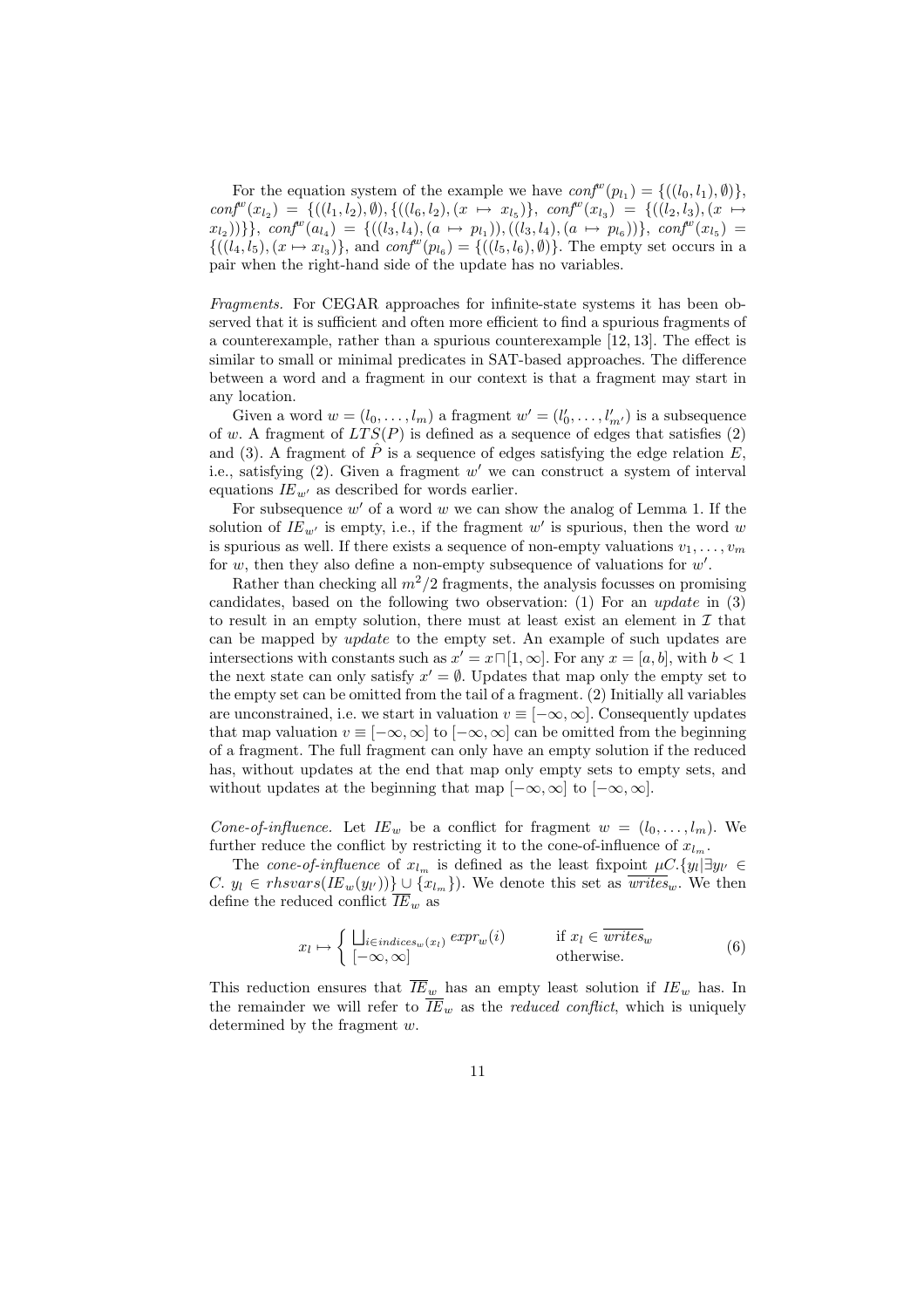The cone-of-influence reduction starts with the last edge  $(l_{m-1}, l_m)$  and the variable  $x$  that is written to, and then backtracks to all variables that it depends on. All other variables are ignored, i.e. assumed to be  $[-\infty, +\infty]$ , and all edges that do not contain at least one variable in  $\overline{writes_w}$  are omitted. The corresponding reduced representation of the reduced conflict is  $\overline{conf}^w \triangleq conf^w|_{writes_w}$ .

Example. There are two conflicts among the candidate fragments in Fig. 3. Conflict 1, for fragment  $(l_1, l_2, l_3, l_4, l_5)$ , has as least solution  $x_{l_2} = [10, 10], x_{l_3} =$ [10, 10],  $x_{l_5} = \emptyset$ . Conflict 2, for fragment  $(l_4, l_5, l_6, l_2, l_3)$ , has as least solution  $x_{l_5} = [1, 1], x_{l_2} = [0, 0], x_{l_3} = \emptyset$ . The equation was  $p_{l_6}$  was not included in the second conflict, as it is not in the cone-of-influence of  $x_{l_3}$ .

Table 3 shows the conflicts as equation system. The alternative representation of the reduced conflict for fragment  $w = (l_4, l_5, l_6, l_2, l_3)$  is  $\overline{conf}^w(x_{l_5}) =$  $\{((l_4, l_5), (x \mapsto \top))\}, \overline{conf}^w(x_{l_2}) = \{((l_6, l_2), (x \mapsto x_{l_5}))\}, \text{and finally } \overline{conf}^w(x_{l_5}) =$  ${((l_2, l_3), (x \mapsto x_{l_2}))}$ . Note, that  $(x \mapsto \top)$  is in the first set, since initially  $x_i = \top$ for all  $x \in X$ . When the corresponding equation was generated,  $\top$  was replaced by  $[-\infty, \infty]$  in  $\overline{IE}_w(x_{l_5})$ .

#### 4.4 Conflict Observer

Given a reduced conflict  $\overline{IE}_w$  for a fragment  $w = (l_0, \ldots, l_m)$ , we construct an observer such that if a word  $w' \in \mathcal{L}_{\hat{P}}$  is accepted, then  $w' \notin \mathcal{L}_{P}$ . The observer is an LTS over the same alphabet E as  $LTS(P)$  and  $\hat{P}$ .

**Definition 3.** Given an IA  $P = (L, l_0, E, X, update)$  and reduced conflict  $\overline{IE}_w$ , with representation  $\overline{conf}^w$ , for a fragment  $w = (l_0, \ldots, l_m)$ , define  $X^w$  as the set of all variables  $x \in X$  such that  $x_{l_i} \in \overline{writes}_w$ , for some edge  $l_i$  in w. The  $\emph{observer~Obs}^{w}$  is a LTS with the

- set  $S_{Obs}$  of states (current, eqn, conflict) with valuation current :  $X^{w} \rightarrow$  $(\overline{writes}_w \cup \top)$ , valuation eqn :  $\overline{writes}_w \rightarrow \{unsat, sat\}$ , and location conflict  $\in$  ${all, some, none},$
- $−$  initial state (current<sub>0</sub>, eqn<sub>0</sub>, conflict<sub>0</sub>) with current<sub>0</sub>  $\equiv \top$ , eqn<sub>0</sub> $\equiv$  unsat, and  $conflict_0 = none,$
- $-$  alphabet  $E$ ,
- − transition relation  $T \subseteq S_{Obs} \times E \times S_{Obs}$  (see Def. 4 below), and
- a set final states F. A state is final if conflict = all.

Before we define the transition relation formally, we give a brief overview of the role the different variables have.

- Variable current is used to records for each variable the location of the last update. It mimics  $x_{(i)}$  in the previous section.
- Variable eqn represents  $\overline{IE}_w(x_l)$ , or alternatively  $\overline{conf}^w(x_l)$ , for  $x_l \in writes_w$ . This variable records if  $\overline{IE}_w(x_l)$  is satisfied.
- Variable conflict has value all, some, none, if  $eqn'(x_l) = sat$  for all, some or no  $x_l \in \overline{writes}_w$ , respectively. It records if all, some or none of  $\overline{IE}_w(x_l)$  is currently satisfied.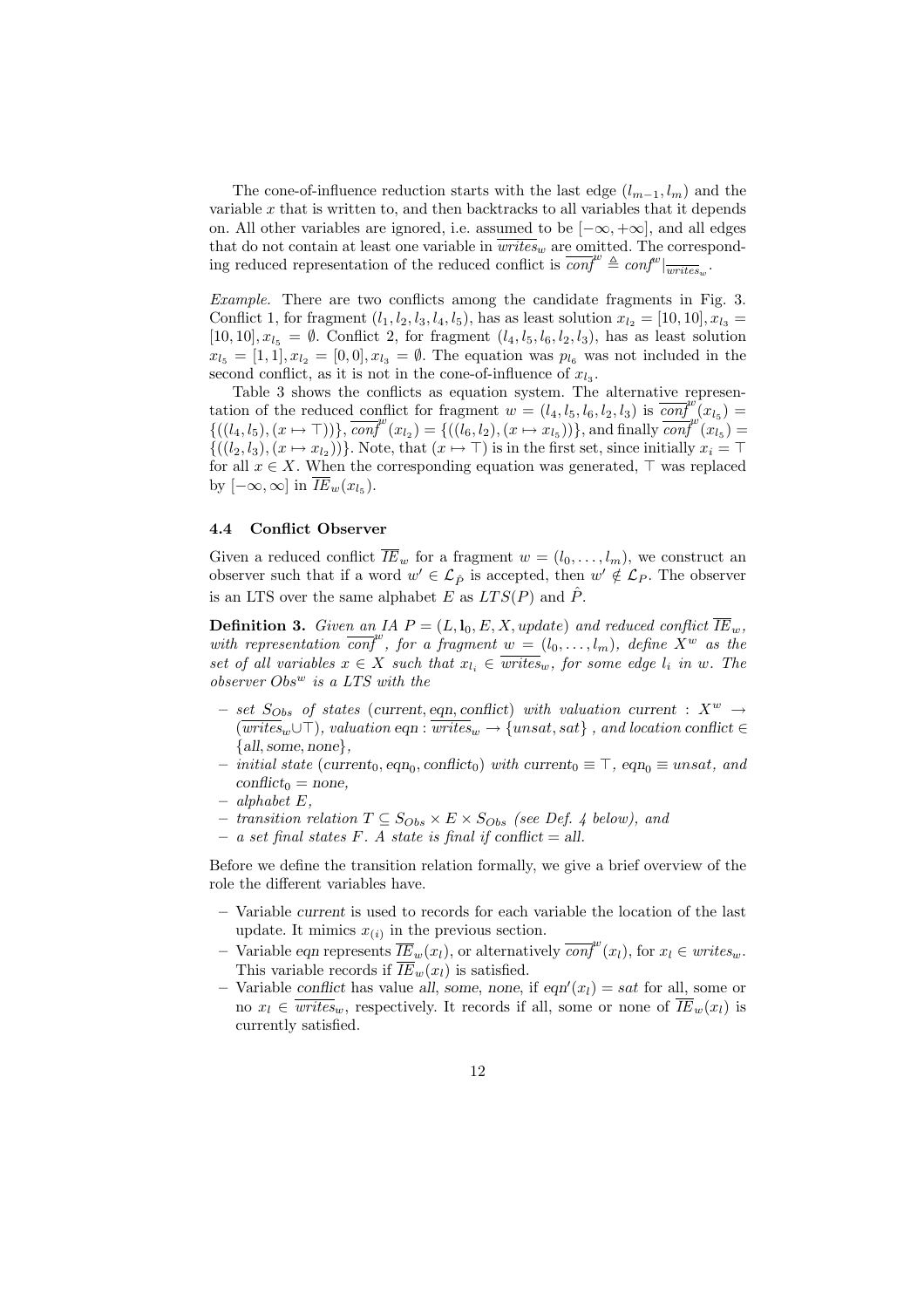The transitions can be informally characterized as follows:

- To update current, the observer needs to check if the observed edge  $(\lambda, \lambda')$ has an update that modifies any variable in  $x \in X^w$ . In this case current takes the value  $x_{\lambda'}$ .
- $-$  To update eqn for  $x_l$ , the observer needs to check if the update on the observed edge  $(\lambda, \lambda')$  creates an expression that appears in  $\overline{IE}_w(x_l)$ , i.e. it needs to check if the transition label and the state of current matches a pair in  $\overline{conf}^w(x_l)$ . If it does, then  $eqn(x_l)$  becomes sat.
- To update conflict, we check if eqn is sat in the next state for all  $x_l \in \overline{writes}_w$ .

For each of these three variables there are a few exceptions:

- The next state of current will be  $\top$  for all variables, if none of eqn is sat, i.e. if  $conflict = none$ .
- Variables eqn(x<sub>l</sub>) will be reset to their initial state  $\top$ , if the edge  $(\lambda, \lambda')$ writes to a variable in  $x'_l \in X^w$ , while neither  $(\lambda, \lambda')$  nor the current match any pair in  $\overline{conf}^w(x'_l)$ . In this case  $eqn(x_l)$  will be set to its initial state unsat. – Once conflict is in all, it remains there forever.
- 

All the different variables depend on each other, but there is no circular dependency. The next state of current depends on the next state of conflict. The next state of conflict the depends on the next state of eqn. But the next state of eqn depends on the current state of current.

Before we define the transition relation, we give two Boolean predicates. Given an edge  $(\lambda, \lambda')$  and a variable  $x_{\lambda'} \in \overline{writes}_w$  predicate match $(\lambda, \lambda', x_{\lambda'})$ is true if the update on  $(\lambda, \lambda')$  in the current state matches some expression in  $\overline{IE}_w(x_{\lambda_1})$ . Recall that the observer is defined with respect to some fragment  $w = (l_0, \ldots, l_m).$ 

$$
\begin{aligned}\n\text{match}(\lambda, \lambda', x_{\lambda'}) &\triangleq \exists ((l_{i-1}, l_i), \text{var}_{(i)}) \in \overline{\text{conf}}^w(x_{\lambda'}) \text{ s.t. } (l_{i-1}, l_i) = (\lambda, \lambda') \text{ and } \\
&\forall y \in \text{rhsvars}(\lambda, \lambda').\n\text{var}_{(i)}(y) = \top \lor \text{var}_{(i)}(y) = \text{current}(y)\n\end{aligned}
$$

Related to the match is the following predicate  $reset(\lambda, \lambda', x_{\lambda'})$ , which is true when there is no suitable match.

reset(
$$
\lambda, \lambda', x_{\lambda'}
$$
)  $\triangleq \forall ((l_{i-1}, l_i), var_{(i)}) \in \overline{conf}^{w}(x_{\lambda'})$  s.t.  $(l_{i-1}, l_i) = (\lambda, \lambda')$  and  
\n $\exists y \in \text{rhsvars}(\lambda, \lambda'). var_{(i)}(y) \neq \top \wedge var_{(i)}(y) \neq current(y)$ 

The state of the observer will also be reset when  $(\lambda, \lambda')$  is not equal to any edge appearing in  $\overline{conf}^w$ , while  $x_{\lambda'} \in \overline{writes}_w$  and  $x = \text{lhs}(\lambda, \lambda')$ . The update  $(\lambda, \lambda')$ writes to  $x$  and we conservatively assume that it matches none of the expressions in  $IE_w(x_{\lambda})$ .

The transition relation for the observer is then defined as follows:

Definition 4 (Transition relation). Transitions from (current, eqn, conflict) to (current', eqn', conflict') labeled  $(\lambda, \lambda')$  for the observer Obsw are defined as follows: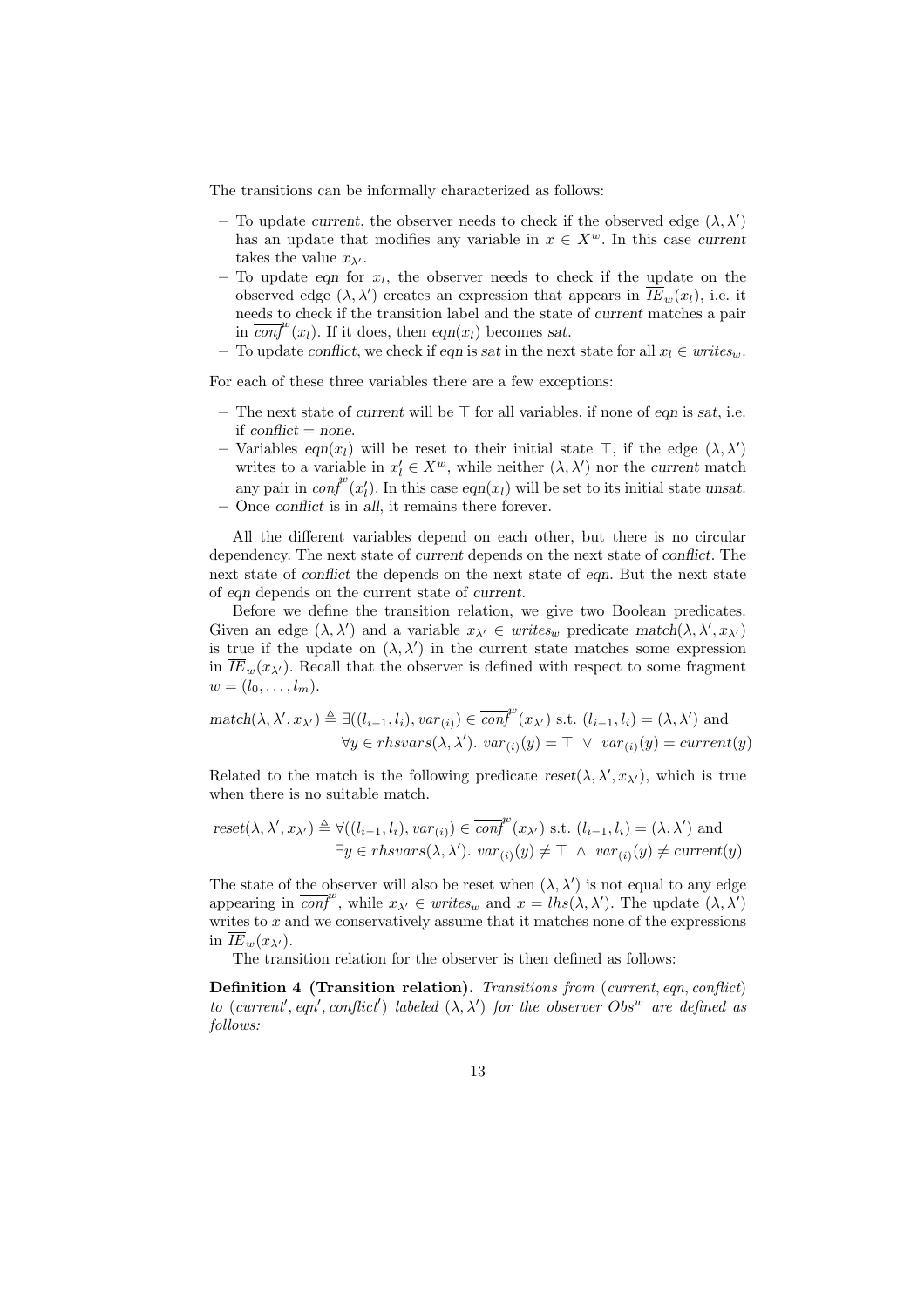conflict if  $conflict = all$  $conflict' = all$ else if  $\forall x_l \in \overline{writes}_w$ . eqn'(x<sub>l</sub>) = sat  $conflict' = all$ else if  $\exists x_l \in \overline{writes}_w$ . eqn'(x<sub>l</sub>) = sat  $conflict' = some$ otherwise  $conflict' = none$  $eqn(x_{\lambda'})$  $if x = lhs(\lambda, \lambda') \wedge \forall ((l_{i-1}, l_i), var_{(i)}) \in \overline{conf}^{w}(x_{\lambda'})$ .  $(l_{i-1} \neq \lambda \wedge \lambda' = l)$ )  $eqn'(x_{\lambda'}) = unsat$ else if  $x = \text{lns}(\lambda, \lambda') \wedge \exists y_l \in \overline{writes}_w$ .  $reset(\lambda, \lambda', y_l)$  $eqn'(x_{\lambda'}) = unsat$ else if  $x = lhs(\lambda, \lambda') \wedge match(\lambda, \lambda', x_l)$  $eqn'(x_{\lambda'}) = sat$ otherwise  $eqn'(x_{\lambda'}) = eqn(x_{\lambda'})$  $current(x)$ if conflict'=  $none$  $write'(x) = \top$ else if  $x = lhs(\lambda, \lambda')$  $write'(x) = \lambda'$ otherwise  $write'(x) = write(x)$ 

The interaction between current, eqn, and conflict is somewhat subtle. The idea is that the observer is initially in *conflict*  $=$  none. If an edge is observed, which generates an expression  $exp(ri)$  that appears in  $\overline{IE}_w(x_i)$  (see Eq. (5)), then conflict<sup>'</sup> = some, and the corresponding eqn(x<sub>l</sub>) = sat. It can be deduced  $\overline{IE}_w(x_l)$  is satisfied, unless another expression is encountered that might enlarge the fixed point. This is the case when an expression for  $x_l$  will generated, that does not appear in  $\overline{IE}_w(x_l)$ . It is conservatively assumed that this expression increases the fixed point solution.

If conflict  $=$  all it can be deduced that the observed edges produce an equation system  $\overline{IE}_{w'}$  that has a non-empty solution only if  $\overline{IE}_w$  has a non-empty solution. And from the assumption we know that  $\overline{IE}_w$  has an empty-solution, and thus also  $\overline{IE}_{w'}$ . Which implies that the currently observed run is infeasible and cannot satisfy Eq. 3.

Example. The observer for the first conflict in Fig. 3 accepts a word if a fragment generates a conflict  $x_{l_2} \mapsto [10, 10], x_{l_3} \mapsto x_{l_2} \sqcap [1, \infty], x_{l_5} \mapsto x_{l_3} \sqcap [1, 1].$  This is the case if it observes edge  $(l_1, l_2)$ , edge  $(l_2, l_3)$  with a last write to x at  $l_2$ , and edge  $(l_4, l_5)$  with a last write to x at  $l_3$ . All other edges are irrelevant, as long as they do not write to  $x_2$ ,  $x_3$  or  $x_5$ , and change the solution. For example, this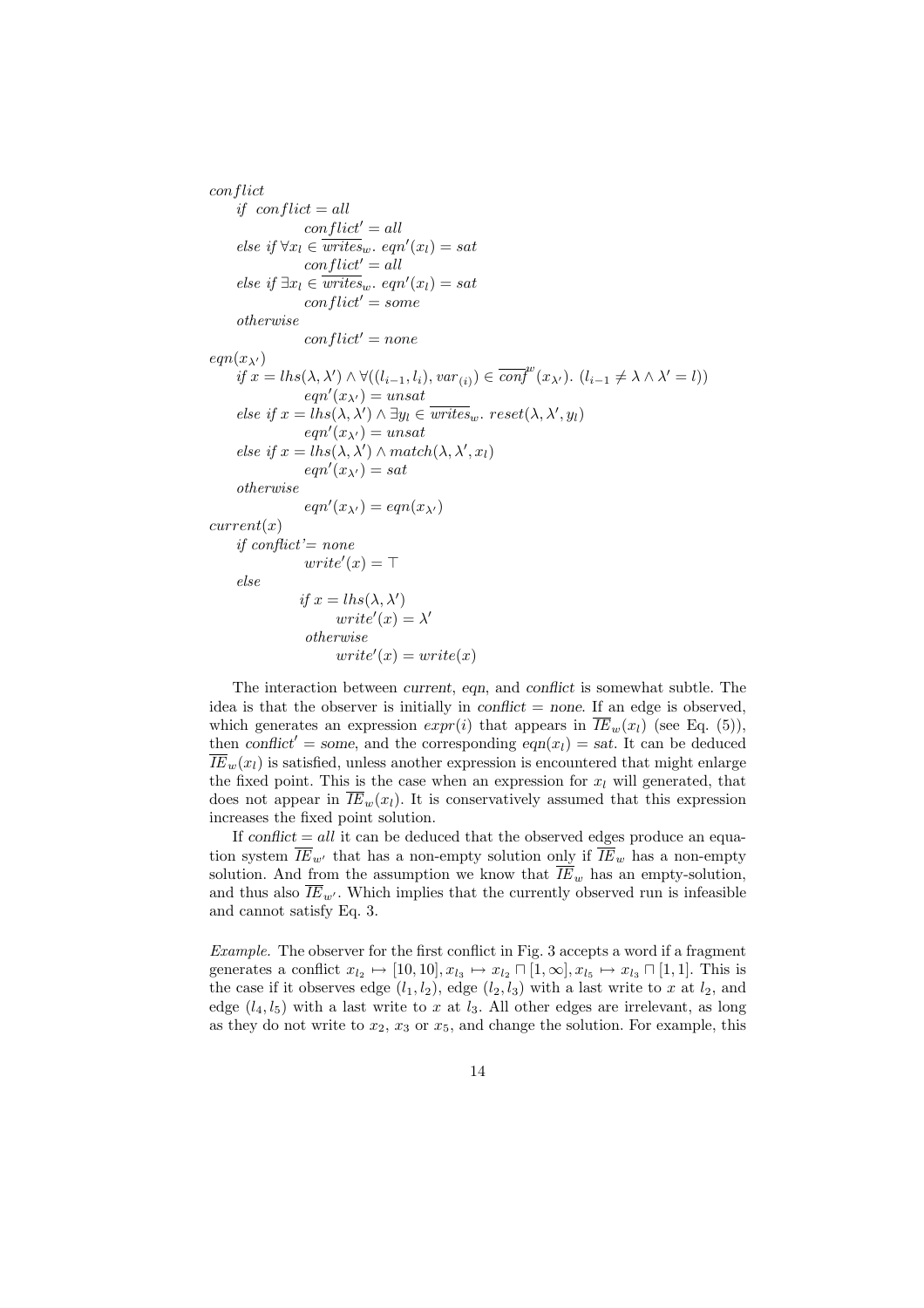would be the case for  $(l_2, l_3)$  if current $(x) \neq l_2$ . It creates an expression different from  $x_{l_2} \sqcap [1, \infty]$ , and thus potentially enlarges the solution set. The NuSMV model of this observer can be found in the Appendix A.

The observer for the other conflicts is constructed similarly. The complement of these observers are obtained by labeling all states in  $S \setminus F$  as final. The product of the complemented observers together with the annotated CFG in Fig.1 removes all potential counterexamples. The observer for the first conflict prunes all runs that enter the for-loop once, and then immediately enter the if-branch. The observer for the second conflict prunes all words that enter the if-branch and return into the loop.

**Lemma 3.** Given a reduced conflict  $\overline{IE}_w$  and its representation  $\overline{conf}^w$  for a fragment  $w = (l_0, \ldots, l_m)$ , the observer Obs<sup>w</sup> satisfies the following:

 $-$  If a word  $w'\in\mathcal{L}_{\hat{P}}$  contains fragment  $w'',$  such that  $\overline{IE}_{w''}$  has non non-empty solution, and such that  $\overline{conf}^{w''} = \overline{conf}^{w}$ , then w' is accepted by  $Obs^{w}$ . − If a word  $w' \in \mathcal{L}_{\hat{P}}$  is accepted by Obs<sup>w</sup>, then  $w \notin \mathcal{L}_{P}$ .

*Proof.* (i) Let  $w''$  be the first occurrence of a fragment such that that  $\overline{IE}_{w''}$ has non non-empty solution, and such that  $\overline{conf}^{w''} = \overline{conf}^{w}$ . If conflict is in all at the beginning of the fragment, the word is trivially accepted. Assume that conflict is in some or none at the beginning of the fragment. By assumption  $\overline{conf}^{w''} = \overline{conf}^{w}$ , we know that none of the edges in w'' will satisfy reset. It is also guaranteed that if an edge writes to a variable  $x$  in location  $l$  it satisfies match. By assumption we also know that at the end of the fragment conflict will be in all. (ii) If a word is accepted, it means that there exists a fragment  $w'' = (l_0, \ldots, l_m)$  such that conflict will be in state none at  $l_0$ , in state some for  $l_1 \ldots, l_{m-1}$  at the beginning, and in state all at  $l_m$ . This fragment will generate for each variable  $x_l \in \overline{writes}_{w'}$  an equation  $\overline{IE}_{w''}(x_l)$  that is at least as restrictive as  $\overline{IE}_{w'}(x_l)$ . Consequently, if  $\overline{IE}_{w'}(x_l)$  has no non-empty solution, then neither can  $\overline{IE}_{w''}(x_l)$  have. Hence w' which contain w'' as fragment, cannot be in  $\mathcal{L}_P$ .  $\Box$ 

The second property ensures that each observer is only constructed once. This is needed to guarantee termination. Each observer is uniquely determined by the finite set expressions that appear in it, and since  $X_L$  and  $E$  are finite, there exists only a finite set of possible expressions that may appear in  $\overline{conf}$ . Consequently, there can only exist a finite set of conflicts. The second first property states that the language of  $\hat{P}' = \hat{P} \times Obs^{wC}$  contains  $\mathcal{L}_P$ .

#### 4.5 Path Reduction with NuSMV

The previous subsections assumed a checker for language inclusion for LTS. In practice we use however the CTL model checker NuSMV. The product of  $\hat{P}$ with the complement of the observers is by construction a proper abstractions of  $LTS(P)$ . The results for language inclusion therefore extend to invariant checking, path inclusion, LTL and ACTL model checking. For pragmatic reasons we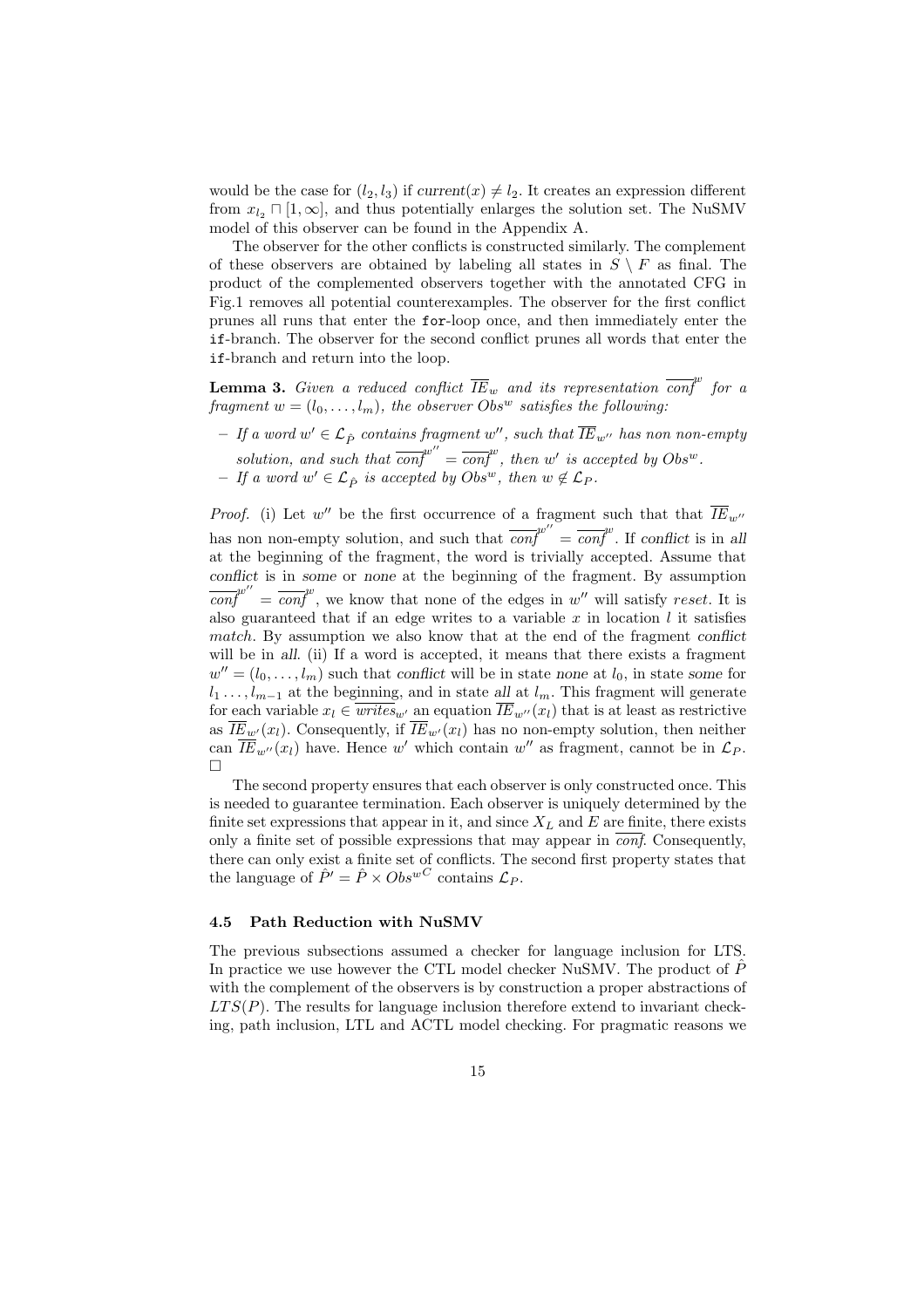do not restrict ourselves to any of these, but use full CTL and LTL<sup>1</sup>. Whenever NuSMV produces a counterexample path, we use interval solving as described before to determine if this path is spurious.

Note, that path reduction can also be used to check witnesses, for example for reachability properties. In this case path reduction will check if a property which is true on the level of abstraction is indeed satisfied by the program.

The abstraction  $\hat{P}$  and the observers are composed synchronously in NuSMV. The observer synchronizes on the current and next location of  $\hat{P}$ . The property is defined as a CTL property of  $\hat{P}$ . The acceptance condition of the complements of observers is modeled as LTL fairness condition  $G\neg$ (conflict = all). The NuSMV code can be found in Appendix A.

# 5 Implementation and Experiments

### 5.1 C to Interval Equations

This section describes how to abstract a  $C/C++$  program to a set of interval equations, and covers briefly expression statements, condition statements as well as the control structures.

- Expressions statements involving simple operations such as addition and multiplication are directly mapped to interval equations. E.g., an expression statement x=(x+y)\*5 is represented as  $x_{i+1} = (x_i + y_i) * [5, 5]$ . Subtraction such as  $x = x - y$  can be easily expressed as  $x_{i+1} = x_i + ([-1, -1] * y_i)$ .
- Condition statements occur in constructs such as if-then-else, for-loops, whileloops etc. For every condition such as  $x \le 5$  we introduce two equations, one for the true-case and one for the false-case. Condition x<5 has two possible outcomes  $x_{tt} = x \sqcap [-\infty, 4]$  and  $x_{ff} = x \sqcap [5, \infty]$ . More complex conditions involving more than one variable can also be approximated and we refer the interested reader to [14].
- Joins are introduced were control from two different branches can merge. For instance, let  $x_i$  be the last *lhs*-variable in the if-branch of an if-then-else, and let  $x_i$  be the last lhs-variables in the else-branch. The values after the if-then-else is then the union of both possible values, i.e.,  $x_k = x_i \sqcup x_i$ .

For all other operations that we cannot accurately cover we simply over-approximate their possible effect. Function calls, for example, are handled as conservatively as possible, i.e.,  $x=foo()$  is abstracted as  $x_i = [-\infty, +\infty]$ . The same holds for most of pointer arithmetic, floating point operations and division.

It should be noted that infeasible paths mostly depend on combinations of conditions that cannot be satisfied. Typically, condition expressions and the operations having an effect on them are rather simple. Therefore, it is a sufficient first approach to over-approximate most but the aforementioned constructs.

 $1$  NuSMV 2.x supports LTL as well.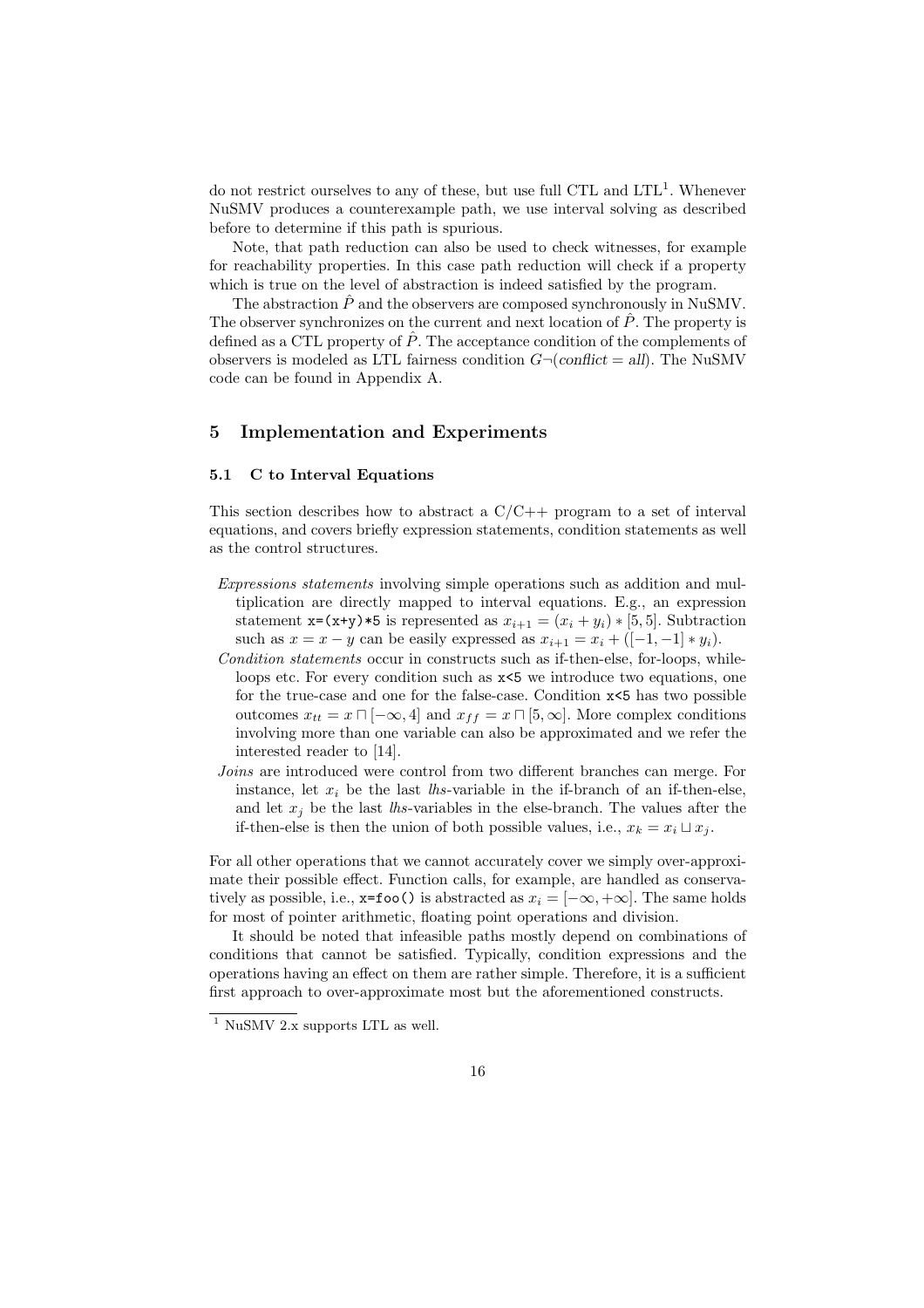|           | no violation |  |  |  |  | violation |  |  |  |    |
|-----------|--------------|--|--|--|--|-----------|--|--|--|----|
|           |              |  |  |  |  |           |  |  |  | 25 |
| Splint    |              |  |  |  |  |           |  |  |  |    |
| UNO       |              |  |  |  |  |           |  |  |  |    |
| com. tool |              |  |  |  |  |           |  |  |  |    |
| Goanna    |              |  |  |  |  |           |  |  |  |    |

**Table 1.** For each tool the table shows if the tool found a true positive/negative " $+$ " or a false positive/negative "-". Entries " $(-)$ " and " $(+)$ " refer to warnings that there may be an error.

#### 5.2 Comparison

To evaluate our path reduction approach we added it to our static checker Goanna and compare its results with three other static analysis tools. One of the static analyzers is a commercial tool. We applied these tools to five programs.<sup>2</sup>

- The first program is the one discussed throughout the paper. It is similar to the example discussed in [4].
- The second program is identical, except that the loop is initialized to x=50.
- The third program tests how different tools deal with unrelated clutter. The correctness depends on two if-conditions: the first sets a flag, and the second assigns a value to a variable only if the first is set. In between the two if-blocks is some unrelated code, in this case a simple if-then-else.
- The fourth program is similar to the third, except that a for-loop counting up to 10 was inserted in-between the two relevant if-blocks .
- The last one is similar to the first program. This program uses however two counter-variables x and y. The correctness of the programm depends on the loop-invariant  $x = y$ . It is similar to the examples presented in [15].

For each of the programs we constructed one instance with a bug, and one without. For the first program, e.g. the loop condition was changed to  $x \ge 0$ . Since not all tools check for the same, we introduced different bugs for the different tools, which however all depended on the same paths.

The results in Table 1 show that static analysis tools often fail to produce correct warnings. Splint, for example, produces for the instances with and without a bug the same warnings, which is only correct in half of the cases. Our proposed path reduction produces one false positive for the last program. The least solution of the interval equation shows that both variables take values in the same interval, but it cannot infer the stronger invariant  $x = y$ .

The experiments were performed on a DELL PowerEdge SC1425 server, with an Intel Xeon processor running at 3.4 GHz, 2 MiB L2 cache and 1.5 GiB DDR-2 400 MHz ECC memory. The following table gives the maximal, minimal, mean and median run-times in seconds:

<sup>2</sup> These programs be found at http://www.cse.unsw.edu.au/∼ansgar/fpe/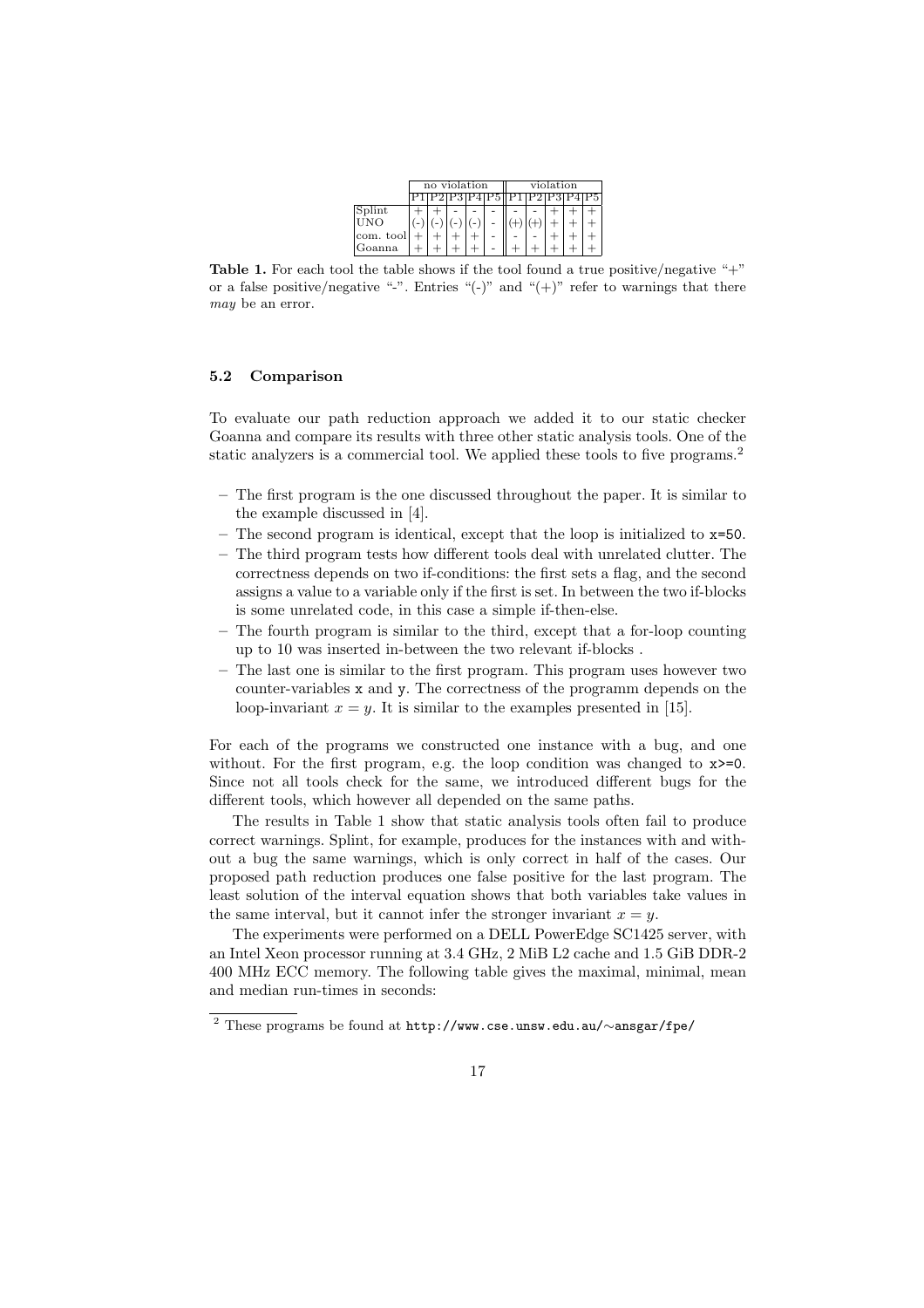|                                         | max |                   | min mean median |
|-----------------------------------------|-----|-------------------|-----------------|
| Splint                                  |     | 0.012 0.011 0.012 | 0.012           |
| IJNO                                    |     | 0.032 0.025 0.028 | 0.025           |
| $ com. \text{ tool} 0.003 0.002 0.003 $ |     |                   | 0.003           |
| Goanna                                  |     | 0.272 0.143 0.217 | 0.226           |

All static analysis tools are overall fast, and their run times are almost independent of the example program. For test programs as small at these the run-time reflect mostly the time for overhead and setup. While being more precise the Goanna run-time is still negligibly short for these examples and path reduction is independent of the loop counter value, as expected. Goanna benefits from the fact that interval solving deals efficiently with loops without unrolling [1].

## 6 Conclusions

In this work we presented an approach to enhance static program analysis with counterexample guided path reduction to eliminate false positives. While by default we investigate programs on a purely syntactic level, once we find a potential counterexample, it is mapped to an interval equation system. In case that the least solution of this system is empty, we know that the counterexample is spurious and identify a subset of equations which caused the conflict. We create an observer for the conflict, augment our syntactic model with this observer, re-run the analysis with the new model and keep repeating this iterative process until no more counterexamples occur or none can be ruled out anymore.

One of the advantages of our approach is that we do not require to unroll loops or to detect loop predicates as done in some CEGAR approaches. In fact, path-based interval solving is insensitive to loop bounds, and handles loops just like any other construct. However, path-based interval solving adds precision to standard abstract interpretation interval analysis. Moreover, we only use one data abstraction, namely a simple interval semantics for  $C/C++$  programs.

We implemented our approach in our static analysis tool Goanna and compared it for a set of examples to existing static program analyzers. This demonstrated that Goanna is typically more precise than standard program analyzers.

Future work is to evaluate our approach further on real life software to identify a typical false alarm reduction ratio. Given that static analysis typically turns up a few bugs per 1000 lines of code, this will require some extensive testing. Moreover, we like to explore if slightly richer domains can be used to get additional precision without a signification increase in computation time and, most importantly, if this makes any significant difference for real life software. And finally, we plan to compare our static checker to existing software model checkers that by design should be more precise than Goanna, but also require typically much longer run-times.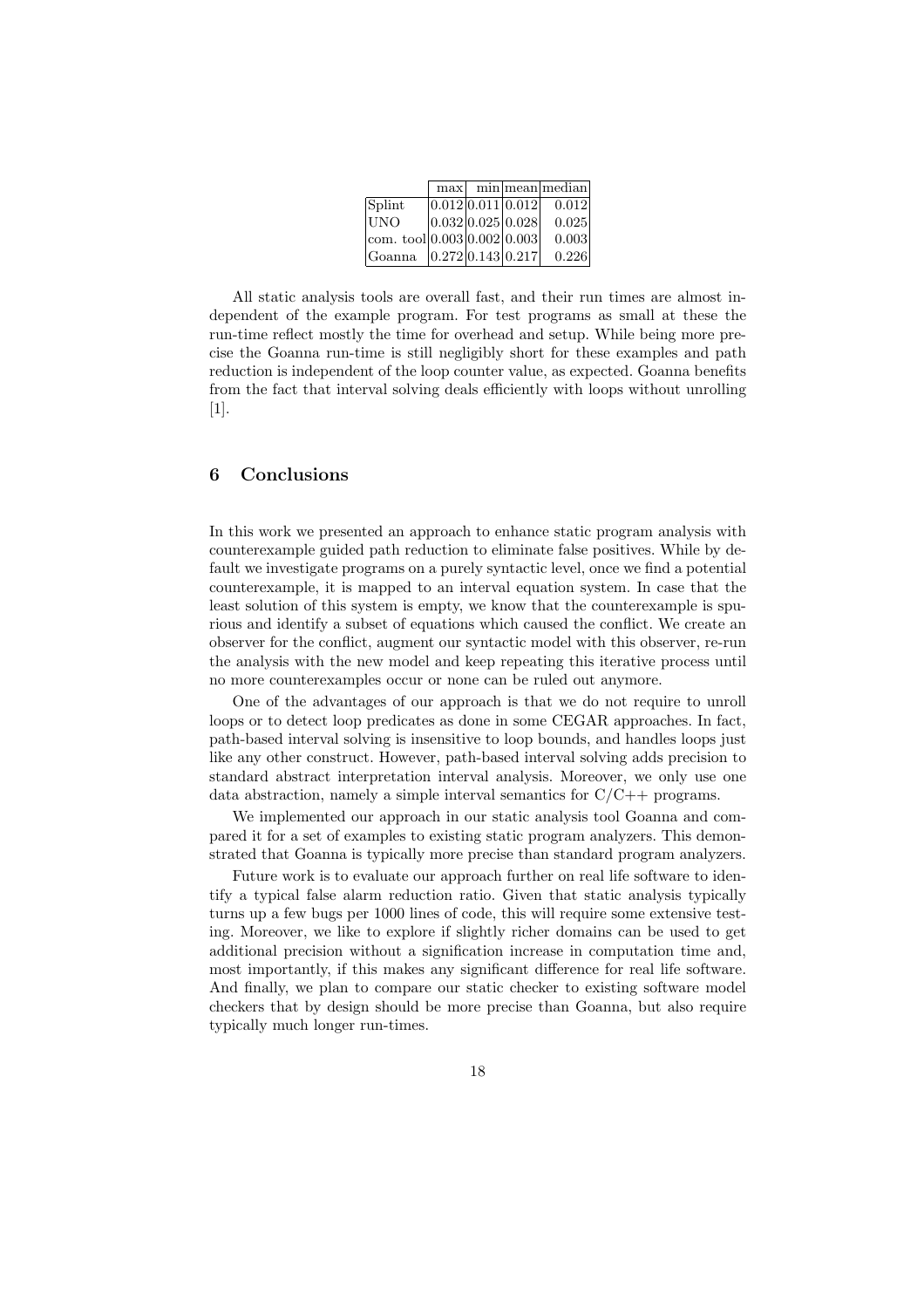## References

- 1. Gawlitza, T., Seidl, H.: Precise fixpoint computation through strategy iteration. In: ESOP. LNCS 4421, Springer Verlag (2007) 300–315
- 2. Henzinger, T., Jhala, R., Majumdar, R., SUTRE, G.: Software verification with BLAST. In: Proc. SPIN2003. LNCS 2648 (2003) 235–239
- 3. Clarke, E., Kroening, D., Sharygina, N., Yorav, K.: SATABS: SAT-based predicate abstraction for ANSI-C. In: Proc. TACAS 2005. LNCS 3440 (2005) 570–574
- 4. Kroening, D., Weissenbacher, G.: Counterexamples with loops for predicate abstraction. In: CAV. LNCS 4144 (2006)
- 5. Clarke, E., Kroening, D., Lerda, F.: A tool for checking ANSI-C programs. In: Proc. TACAS 2004. LNCS 2988 (2004) 168–176
- 6. Gulavani, B., Rajamani, S.: Counterexample driven refinement for abstract interpretation. In: TACAS 2006. LNCS 3920 (2006)
- 7. Wang, C., Yang, Z., Gupta, A., Ivancic, F.: Using counterexamples for improving the precision of reachability computation with polyhedra. In: CAV 207. LNCS 4590 (2007)
- 8. Fehnker, A., Huuck, R., Jayet, P., Lussenburg, M., Rauch, F.: Model checking software at compile time. In: Proc. TASE 2007, IEEE Computer Society (2007)
- 9. Holzmann, G.: Static source code checking for user-defined properties. In: Proc. IDPT 2002, Pasadena, CA, USA (June 2002)
- 10. Dams, D.R., Namjoshi, K.S.: Orion: High-precision methods for static error analysis of C and C++ programs. In: Formal Methods for Components and Objects. Volume 4111 of LNCS., Berlin Heidelberg, Springer (2006) 138–160
- 11. Schmidt, D.A., Steffen, B.: Program analysis as model checking of abstract interpretations. In: Proc. SAS '98, Springer-Verlag (1998) 351–380
- 12. Fehnker, A., Clarke, E., Jha, S., Krogh, B.: Refining abstractions of hybrid systems using counterexample fragments. In: Proc. HSCC 2005. LNCS 3414 (2005) 242–257
- 13. Jha, S.K., Krogh, B., Clarke, E., Weimer, J., Palkar, A.: Iterative relaxation abstraction for linear hybrid automata. In: Proc. HSCC 2007. LNCS (2007)
- 14. Ermedahl, A., Sjödin, M.: Interval analysis of C-variables using abstract interpretation. Technical report, Uppsala University (December 1996)
- 15. Jhala, R., McMillan, K.L.: A practical and complete approach to predicate refinement. In: Proc TACAS. LNCS 3920 (2006) 459–473

# A Appendix